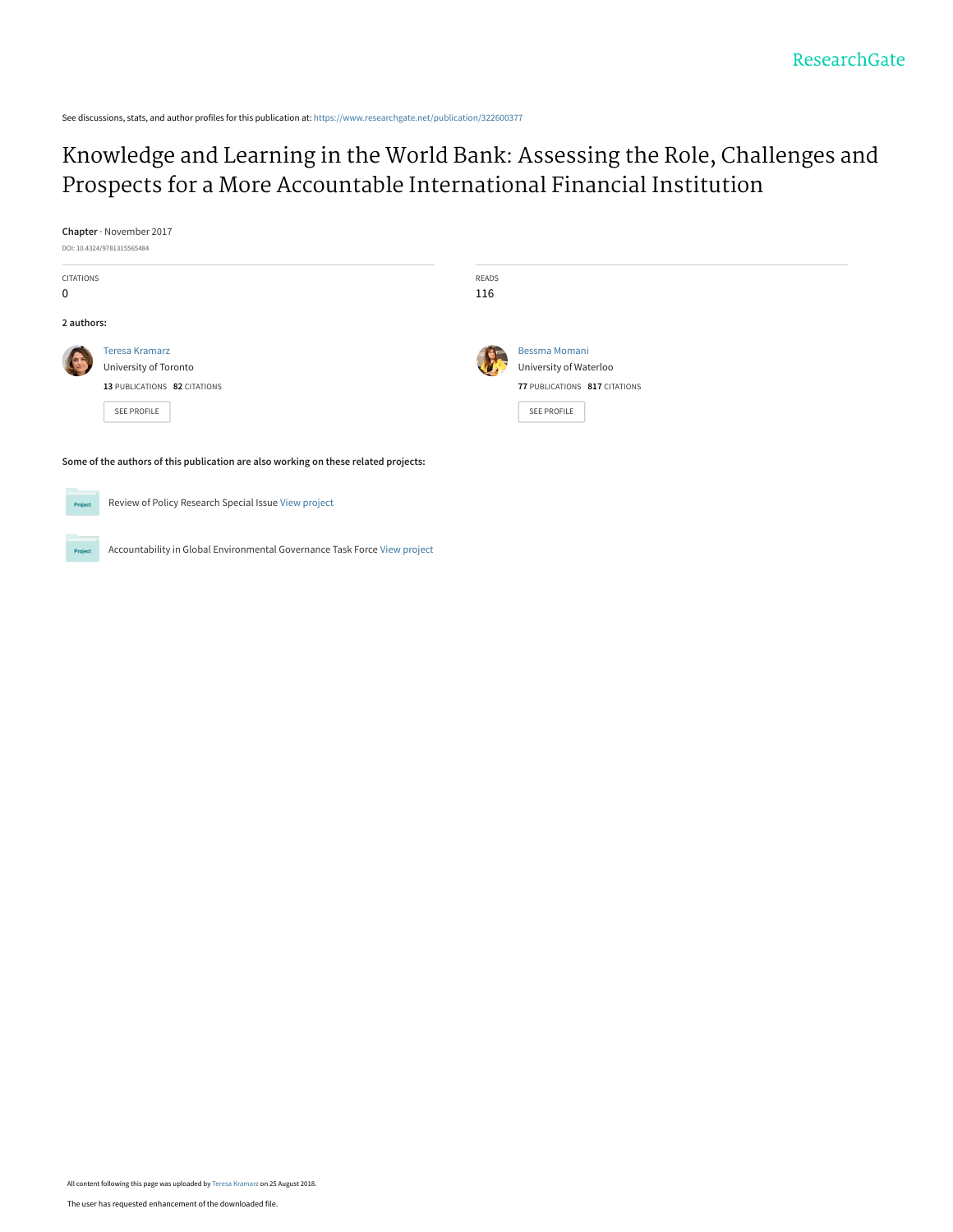#### **Chapter 14**

# **Knowledge and Learning in the World Bank: Assessing the Role, Challenges and Prospects for a More Accountable IFI Teresa Kramarz and Bessma Momani**

In: Accountability for Effectiveness in Global Governance, edited by John Kirton, Marina Larionova, Routledge 2018

### **Introduction**

This chapter traces the development of the 'Knowledge Bank' initiative, and assesses its impact on enhancing the World Bank's accountability after the international financial crisis. As Grant and Keohane (2005) have previously noted, accountability implies that some actors have a right to hold other actors to a set of standards, judge if these have been met, and impose sanctions accordingly. In this volume, many contributors investigate questions of compliance and consequences. This refers to the second and third components of Grant and Keohane's definition of accountability: making judgments on the extent to which plurilateral summit institutions have met their commitments and to what effect (Kirton and Larionova, this volume). However, there is an analytically prior question in any relationship of accountability, and that is what actor is accountable to whom? Grant and Keohane claim that the World Bank has distinguished itself among other multilateral organizations for holding itself accountable to both its clients and principals. This means that the organization aspires to both a participation and delegation model of accountability. Whereas participation models identify those affected by the Bank's actions (its developing country clients) as the main targets of the Bank's accountability, delegation models identify the states that created the Bank (its principals, and key among them the G7) as the targets.

The Knowledge Bank holds the promise of responding to both modes of accountability. For clients, the Knowledge and Learning Agenda (K&L) as it has come to be known in the Bank,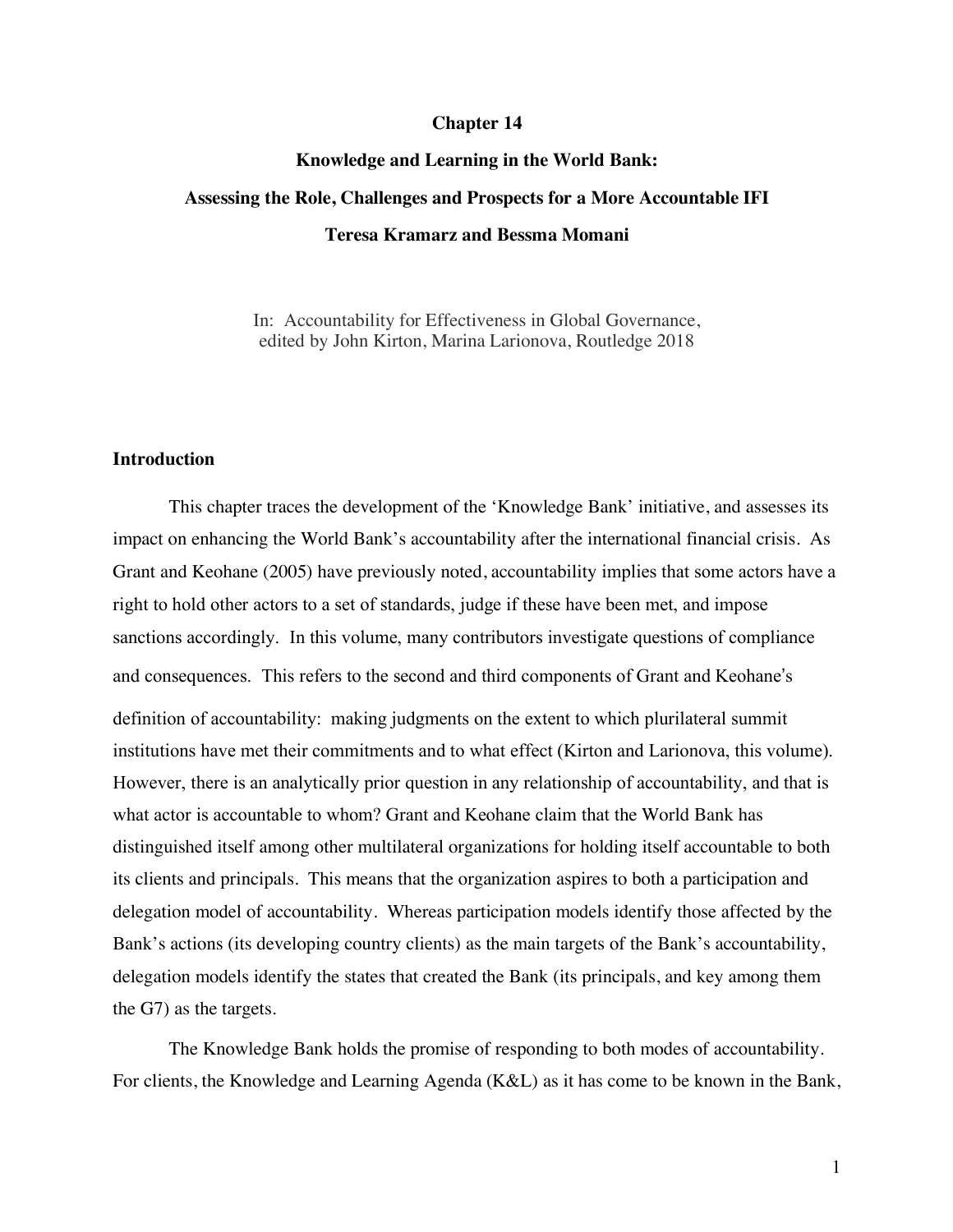can enhance transparency of decision-making, and empowerment of poor people through projects that address local development challenges. For principals the K&L agenda can improve international policy effectiveness by providing the required analytical support to states negotiating binding targets and commitments. This is what Kirton and Larionova (this volume) highlight as one of the key contributions of multilateral organizations in a system of global governance. However, we argue that the Knowledge Bank has fallen short of delivering on its transparency, empowerment and effectiveness promise, and has thereby failed both accountability targets: clients and principals. We suggest ways to improve the initiative in meeting the needs of both constituencies by learning from past failures, and provide policy recommendations to become a more accountable international financial institution.

The World Bank is often synonymous with funding international development projects and programmes. While the World Bank's role as a key source of project lending in the developing world is well known, the World Bank also lays claim to another, lesser known function in international development and global governance: to be the source of ideas on development and advise for developing countries on how best to meet the challenges of increasing economic growth and reducing poverty. With a cadre of intellectual heft of World Bank economists and development experts, World Bank President James Wolfensohn formalized this role in 1996 when he proclaimed the organization a 'Knowledge Bank.' Wolfensohn and others at the Bank envisioned their organization as an institutional node in the provision of ideas on how to achieve progress in developing countries. Today, knowledge is considered "the core of the Bank's DNA" and the Bank has attempted to capitalize on that knowledge to enhance its accountability (The World Bank 2010).

The 'Knowledge Bank' concept has at times rescinded from the Bank's public mantra, but it has remained a part of its core philosophy. It has been reignited as one of its key *raisons d'être* after the international financial crisis, as states and non-state actors from civil society, media, and academia questioned World Bank accountability. In 2008, the Bank embarked on a plan for institutional renewal that would hold it more accountable to its clients and principals, in response to the global economic crisis and the many unfulfilled, long-term development goals. Establishing a new Knowledge Agenda was one of the six key components of institutional reform. In 2009, management presented the Board of Directors a strategic vision for knowledge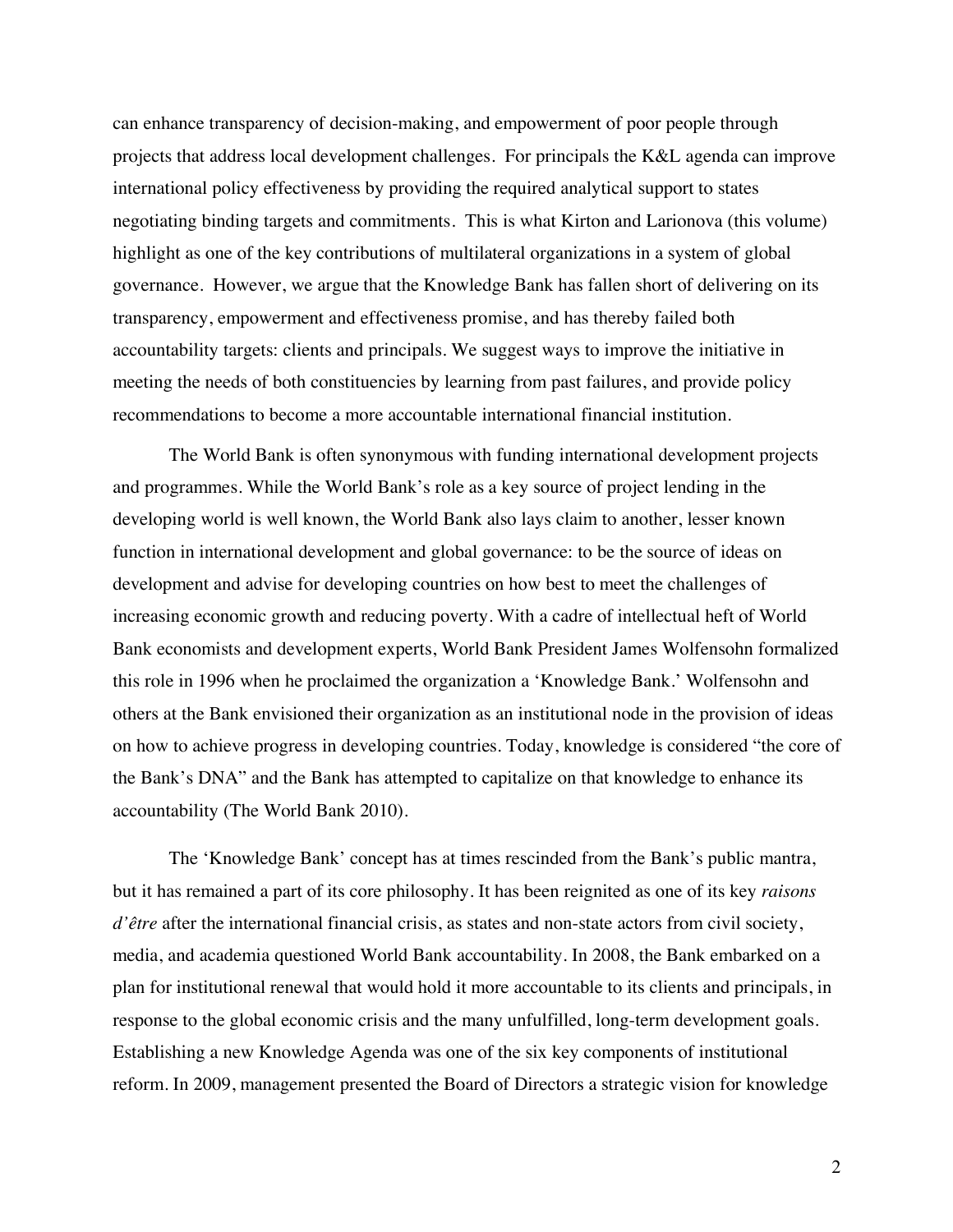at the Bank. A year later the Bank launched its strategy for deploying that vision. This strategy envisions the Bank deploying knowledge in conjunction with lending and convening (The World Bank 2010).

The knowledge strategy conceives the three business lines as co-dependent, each buttressing the other two in a way that makes the Bank a more competitive institution in an ever more crowded international arena. On knowledge and advisory services, the Bank competes with large and distinguished players such as the Gates Foundation in health, or a myriad of think tanks in emerging economies. On lending, the Bank is dwarfed by private capital markets that lend with lower transaction costs. And on convening actors to a policy debate, the Bank competes with other international organizations and regional development banks. Given the growth of players in global governance working in international development, the Bank's K&L agenda allows the World Bank to combine the three functions for more effective and coherent governance.1

Furthermore, this new K&L agenda claims to address developing countries' concerns that development agencies are needed to foster greater country ownership of development strategies in pursuit of good governance of global institutions. New best practices were laid out in both the 2005 Paris Declaration and the Accra Agenda for Action in 2008, which encouraged donors to allow aid-recipient countries to develop and deploy their poverty reduction strategies using local systems (OECD, 2009). Responding to these global initiatives, the K&L agenda envisioned the Bank as a 'global facilitator of capacity development.' The new approach promoted a strengthening of peer networks of south-to-south practitioners, and stakeholders that could exchange ideas on the 'how to' of key development subthemes while the World Bank facilitates the process with funding and technological tools. This strategy was reflected in the Bank's 2010 Annual Report: "Our mission is to fight poverty with passion and professionalism for lasting results and to help people help themselves and their environment by providing resources, *sharing knowledge, building capacity* and forging partnerships in the public and private sectors" (World Bank, 2010).

<u>.</u>

<sup>1</sup> Personal interview with senior Bank staff, April 28, 2010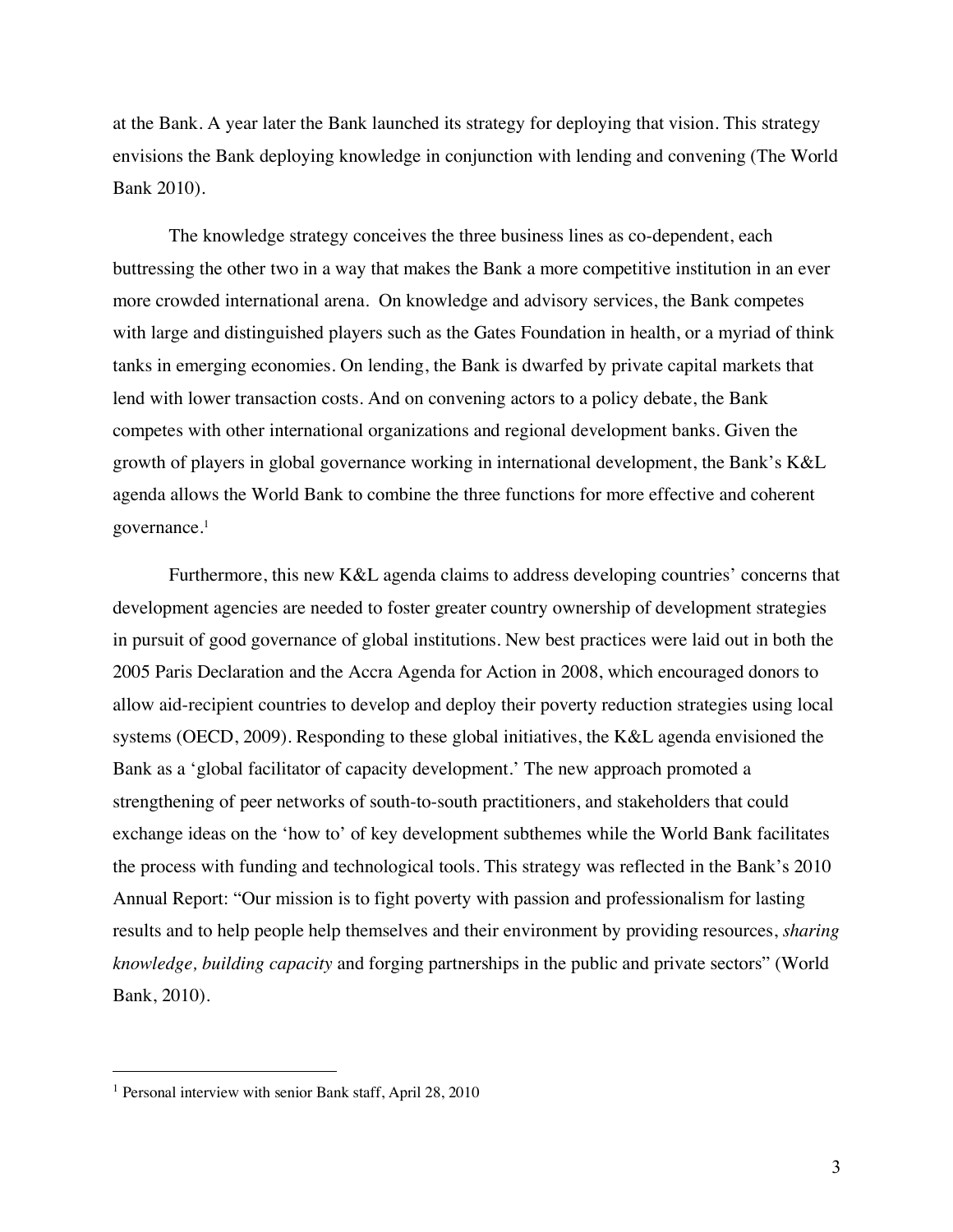In the words of James Wolfensohn, after 1996 the Bank emerged as a two-part institution – one part money lender and the other knowledge broker (Wolfensohn, 2005). The Bank has lived with the tension of being a fast disburser of loans on the one hand, and a knowledge institution whose *raison d'être* is to engage with complex, learning processes on the other. According to senior staff from the Bank's evaluation department, the institution has met this dual purpose with mixed results, often falling short of delivering well on both (Uma Lele, 2009). The logical argument as the institution faces reform is to consider if it can in fact deliver on its ambitions to be more accountable as a two-part Bank, or if it needs to rationalize its functions to deliver on its transparency and accountability promise.

This chapter begins by briefly tracing the evolution of the World Bank's knowledge agenda, which has had many critics along the way. The international financial crisis helped to catapult the concept back on the World Bank agenda, particularly as the institution searches for meaning and relevance in a world dominated by private capital, bilateral foreign aid, and newfound power in traditional clients of the Bank: emerging market economies. This chapter argues that the World Bank's reincarnated Knowledge Bank initiative faces complex external and internal challenges, and will need to undertake key policy changes in order to fully achieve the Bank's broader effort to reform the institution into a more responsive, accountable, and legitimate organization.

Global bodies need to maintain their relevance, stay accountable in the eyes of their members and clients, and keep trust and confidence of their donors who are often taxpayers that want accountability for money spent. This has become more complicated, however, since the international financial crisis and the shifting global economic power from the G7 to the G20, resulting in the new 'mulitpolarity' in the global economy. Emerging market economies have a mounting political and economic voice in international economic governance and are more demanding of change. They need to be reckoned with, as in 2015 emerging markets and developing economies accounted for 70% of global economic growth (International Monetary Fund, 2016). At the same time, many of the new G20 members have experienced the inadequacy of the international financial institutions, particularly under the structural adjustment policies of the 1990s, and have amassed their national wealth as forms of self-insurance against both future crises and the prospect of resorting to the international financial institutions for funding help.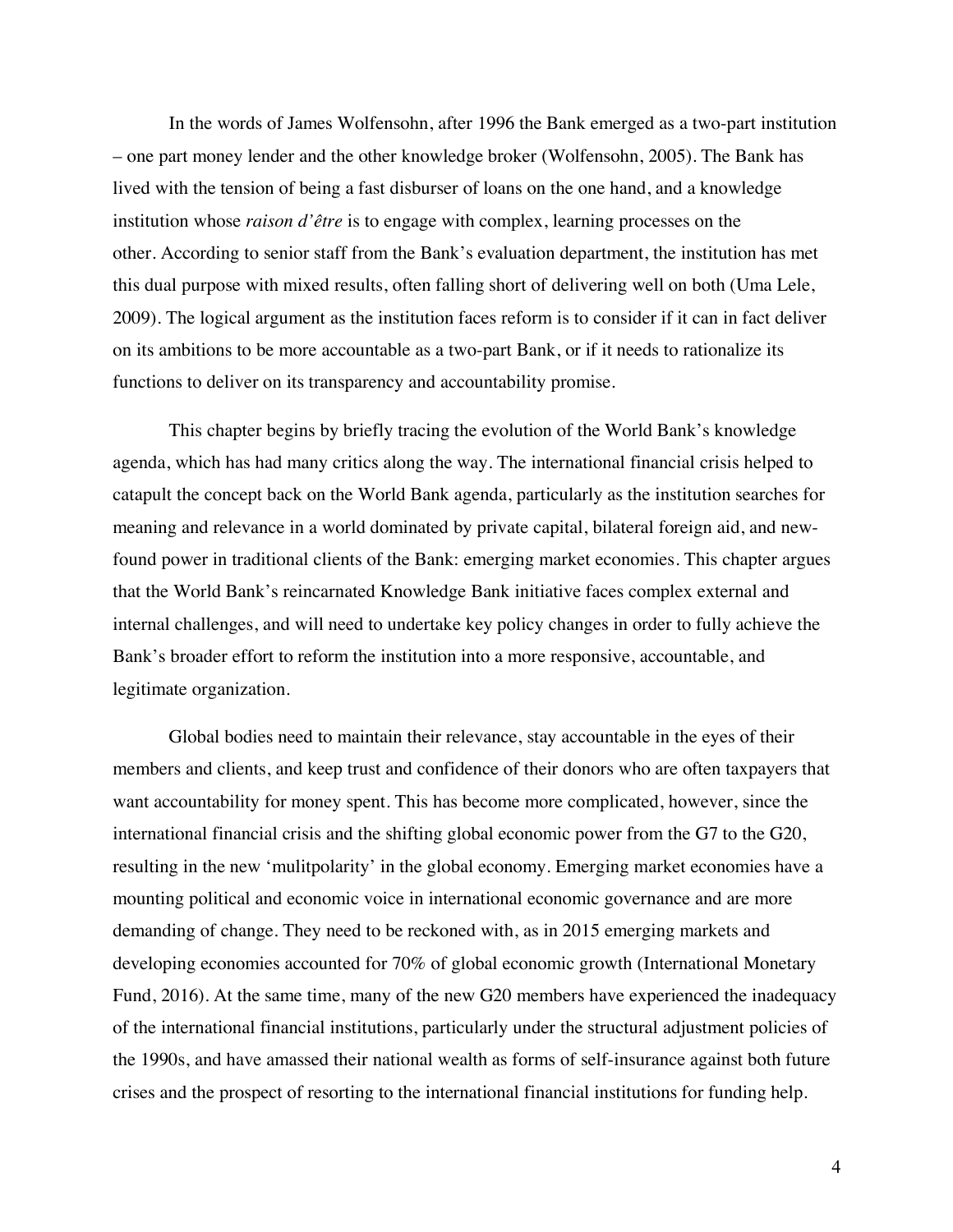They have also increased demands for accountability measures that increase effectiveness in global governance. A greater number of stakeholders, directly engaging with the World Bank in calls for increased transparency and responsiveness, could theoretically enhance organizational performance. However, complexity in accountability relationships emerges when stakeholders with conflicting agendas demand different roles and outputs from the same institution. As Koppell (2005) has explained with the concept of "multiple accountability disorder," conflicting expectations are often a source of institutional dysfunction rather than enhanced performance.

The international financial crisis exposed the vulnerabilities of the so-called sound best practices in economic and financial systems, particularly those championed by developed countries. The impetus to reform international financial institutions and make them more accountable is now coming from the new members of the G20 who are more vocal in their calls for governance and operational reforms to achieve IFI accountability and effectiveness. While there has been recent attention given to the G20's efforts to re-engage and reform the International Monetary Fund, the World Bank has only seen limited mention and funding in G20 statements, and has had modest reform proposals suggested by this new node in the global governance architecture. The need to evaluate the World Bank's response and vision for its future as an organization is therefore vital to its continued relevance and merits further study.

### **Impetus behind the Knowledge Bank Initiative**

After only a year in his post, World Bank President James Wolfensohn announced in the 1996 Annual IMF and World Bank meetings the launch of the 'Knowledge Bank' and in so doing turned the Bank's acquired knowledge of 50 years in development into an integral component of its commercial value. As Weaver and Leiteritz (2005) describe, the impetus to change the World Bank's mandate at that time was partly external as well as internal. Externally, the World Bank was losing many clients as developing countries sought out financing on capital markets. Moreover, the non-governmental community and other civil society actors mounted numerous advocacy campaigns that undermined the World Bank's legitimacy in development circles. Internally, the World Bank conducted its own study in 1992, called the Wapenhans report (for its principal author), which showed low country compliance with legal agreements attached to Bank loans and weak organizational behavior within the Bank (Weaver and Leiteritz,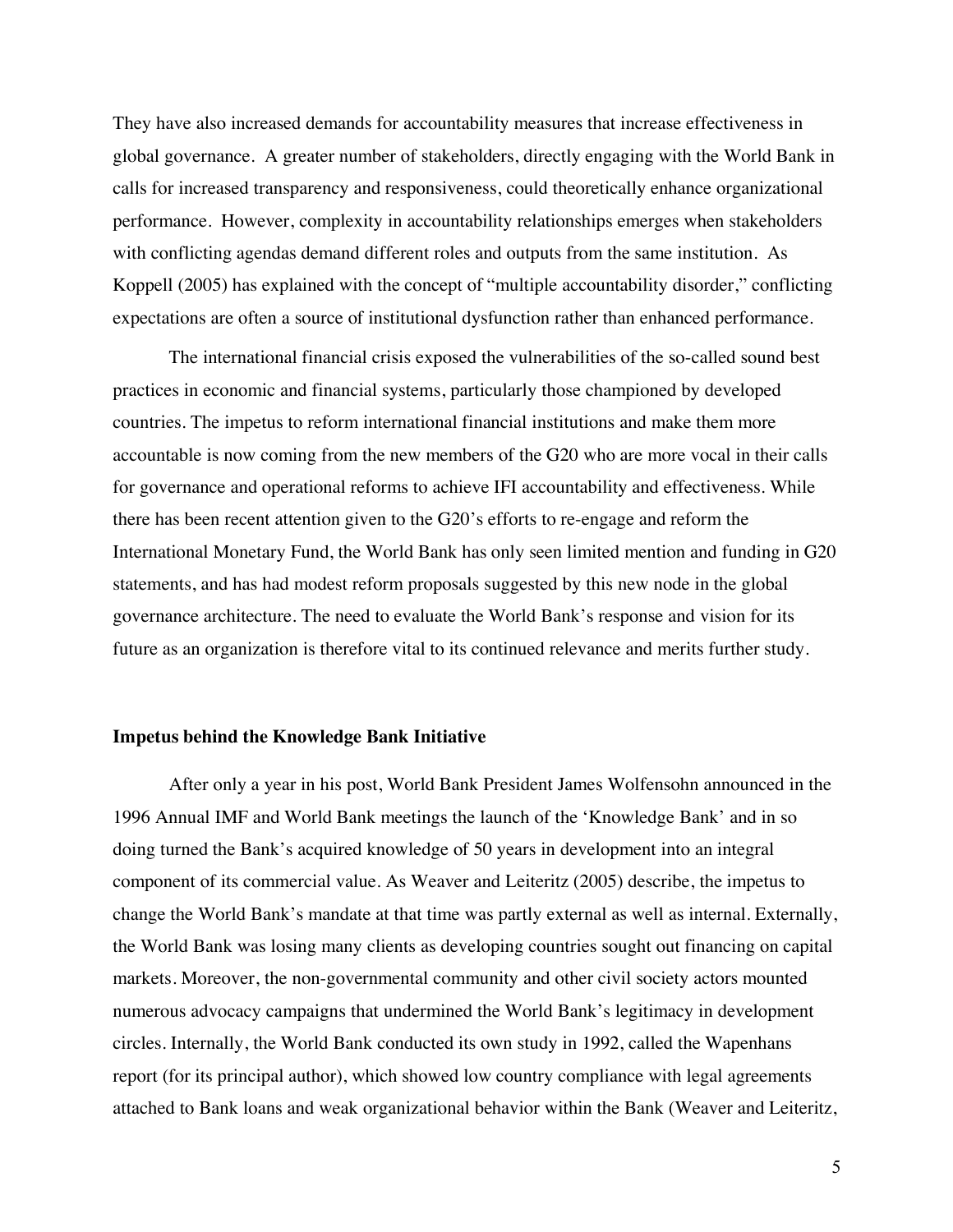2005). Wolfensohn, an international investment banker, was motivated to promote functional changes within the World Bank that would enhance its legitimacy and accountability to stakeholders. He believed that the 'Knowledge Bank' would be a positive and transformative approach to that end.

Moreover, the story often told is that Wolfensohn was further motivated to initiate the Knowledge Bank after speaking to a World Bank employee, who was about to leave the organization with all of his files and who planned to store them in his home after lamenting that the Bank would not know how to preserve such valuable information. Wolfensohn claimed that this was illegal, but he soon found out that it was not, and that the World Bank had no system in place to preserve the knowledge created in the organization (Leautier, 2005). The Knowledge Bank vision saw the World Bank helping to create knowledge in its research department, sharing knowledge within the Bank staff, member countries, and the stakeholders involved in development, then applying this knowledge in country programs.

Ideally the creation of knowledge would be cyclical, wherein Bank research would adapt its acquired knowledge from the experiences of member countries and the application of previous ideas. This would serve as a feedback loop into the cycle of acquiring and sharing knowledge. As Wolfensohn noted in his 1996 speech to the Board of Directors, the use of information communication technologies would allow for the acquisition, organization, and dissemination of knowledge to be used more effectively than they had been in the past. The World Bank would capitalize on its ability to play a pivotal role as a broker in the described knowledge cycle.

The World Bank's Chief Economist, the outspoken Joseph Stiglitz, was instrumental in promoting the Knowledge Bank concept. Stiglitz's life-time academic work and views on the subject were noted in his address to UNCTAD's annual Prebisch Lecture in 1998:

"Development requires closing the gap not only in 'objects,' in human and physical capital, but also in knowledge. Knowledge and capital are in fact complements: improved knowledge enhances the return on capital, while additional capital provides the opportunity to make use of recently acquired knowledge" (Stiglitz, 1998, p 21).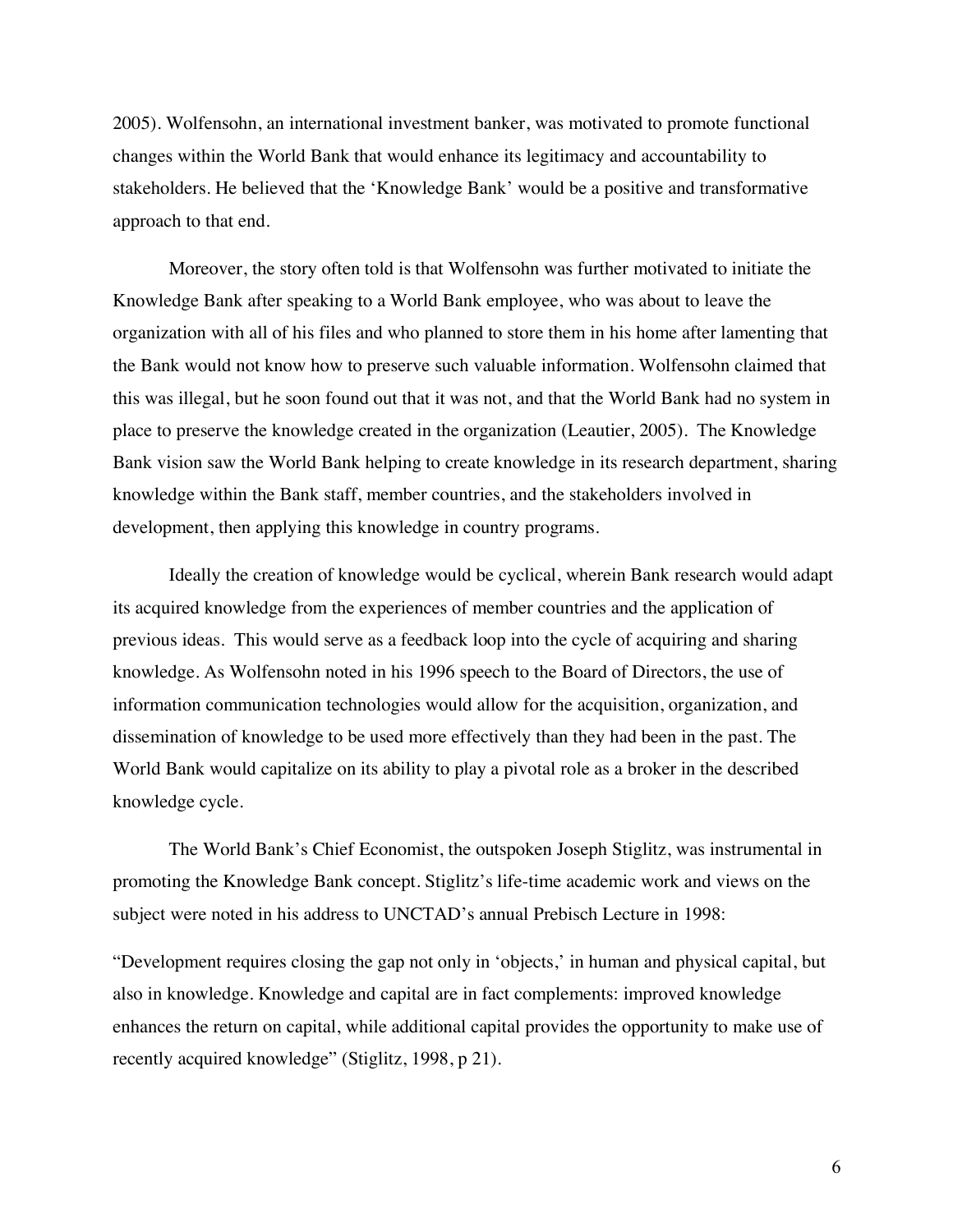Stiglitz and other World Bank researchers articulated the concept further in the World Bank's premier annual publication, the *World Development Report*, in 1998. The "Knowledge for Development" report identified two deficiencies in development: knowledge gaps in technical issues (such as health care, agriculture, and finance), and information problems related to attributes (such as country member's creditability as borrowers or product quality). The argument was that the developing world suffered from these two deficiencies more so than the developed world. The former were not poor solely for a lack of capital, but also for a lack of knowledge (World Bank, 1999). Hence the World Bank was to be transformed from the 'conditionality bank' to the 'knowledge bank' – two competing paradigms about the role of the World Bank (Gilbert et al., 1999).

Gilbert et al. (1999) have argued that the Bank is in the perfect position to be a knowledge broker because knowledge is a public good that is best produced by an objective party like the Bank. They argue that the Bank can produce and 'bundle' knowledge and ideas more effectively than either academia or the private sector because it can use lending to help 'the money carry the ideas' (Gilbert et al. 1999, 51). Their argument was that the Bank was well positioned to be a knowledge broker in an age of globalization in need of policy congruence. Moreover, with the rise of capital markets, the Bank's *raison d'être* as a lending institution would be limited; it could therefore play a more effective role in brokering development ideas.

In summary, the World Bank would act as the central node by collecting knowledge from its clients and then disseminating the knowledge back to governments, donors, and private actors; this would prevent 'reinventing the knowledge wheel' (World Bank, 1999). The 'Knowledge Bank' initiative would address the shift in global economic power from the international financial institutions to private capital markets. The initiative would also respond to the growing criticism by external actors who had a deep effect on the World Bank's self-image as a pro-poor institution. However, the attempt to capitalize on the political and ideational space with a new role as knowledge provider was short-lived, and soon criticism mounted that the World Bank was not doing enough to incorporate client feedback into the knowledge cycle. Moreover, as Weaver (2008) points out, Bank staff remained hesitant to internalize the required changes. Instead, it was business as usual where the staff prescribed policy reforms in debtor countries and little exchange of knowledge took place. This point was echoed by external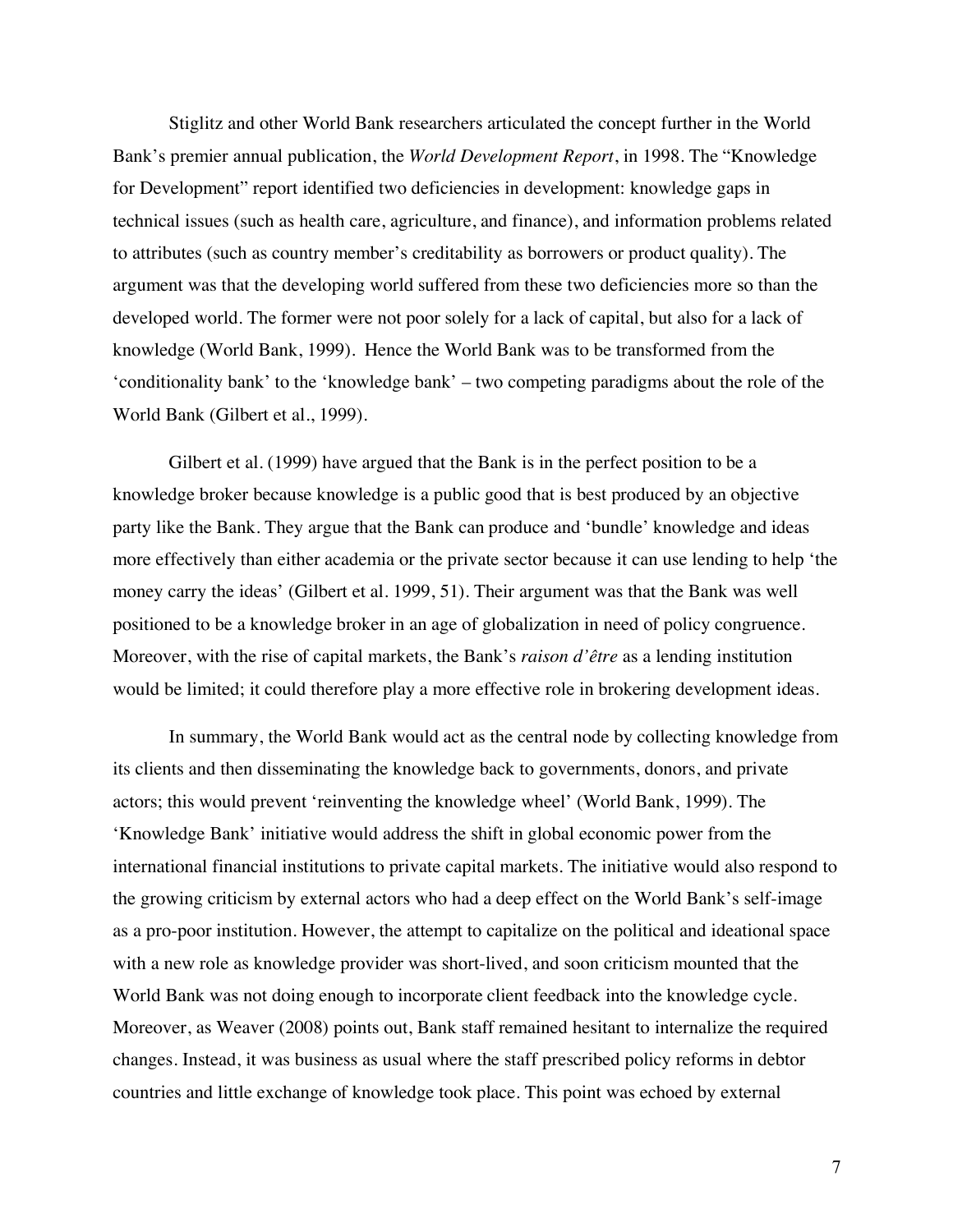evaluations of the initiative where staff complained that documenting knowledge in the process of assignments had burdened their workload (Prusak, 1999).

While many support the Bank's role as a knowledge bank, more often the concept has had its critics, many from academia, think-tanks, non-governmental organizations, and civil society actors. External criticism of the concept has centered on the Bank's legitimacy as a knowledge provider and focused on three main arguments: questions of Bank impartiality and objectivity (Wade, 2002; Standing, 2000), its promotion of universalist knowledge as opposed to being context specific (Stone, 2003; Woods, 2006), and prejudice towards neo-liberal prescriptions (Boas and McNeill, 2004; Wade, 2002). Despite attempts by the Bank to enhance accountability to its clients through the K&L agenda, critics highlight the ideational biases that animate the K&L agenda and the lack of any real impact on functionality.

With James Wolfensohn's departure from the Bank, frequent public appeals to the concept of the Knowledge Bank went with him. Under Paul Wolfowitz's short tenure as Bank President (2005-2007) there is little evidence of any acknowledgement of the knowledge bank concept in his archived speeches, and no evidence of public outreach on the subject on the Bank website or in the development of new initiatives in its operations. Wolfowitz concentrated his efforts on two main strategic initiatives: development assistance to Africa and fighting corruption (Marshall 2008). This changed under the leadership of Robert Zoellick from 2007 to 2012, and more importantly under the push by key individuals in senior Bank management.

In his first 100 days of office, Zoellick re-adopted the K&L agenda as one of his six strategic priorities. He specifically noted that he would promote "Fostering a 'knowledge and learning' agenda across the World Bank Group to support its role as a 'brain trust' of applied experience" (Zoellick, 2007). With support of the World Bank president, a core group of Bank staff became committed to giving this agenda stronger organizational weight. In 2008, the World Bank Institute launched a new strategy that put the K&L agenda as one of its core themes. As Zoellick (2012) noted, "One of the problems of the World Bank is that it is called a bank. Most people associate banks with lending money (at least they have until recently), but financing is only one part of what the organization does. When it is most effective, the World Bank shares knowledge." Consequently, the World Bank not only revitalized its vision as a node in the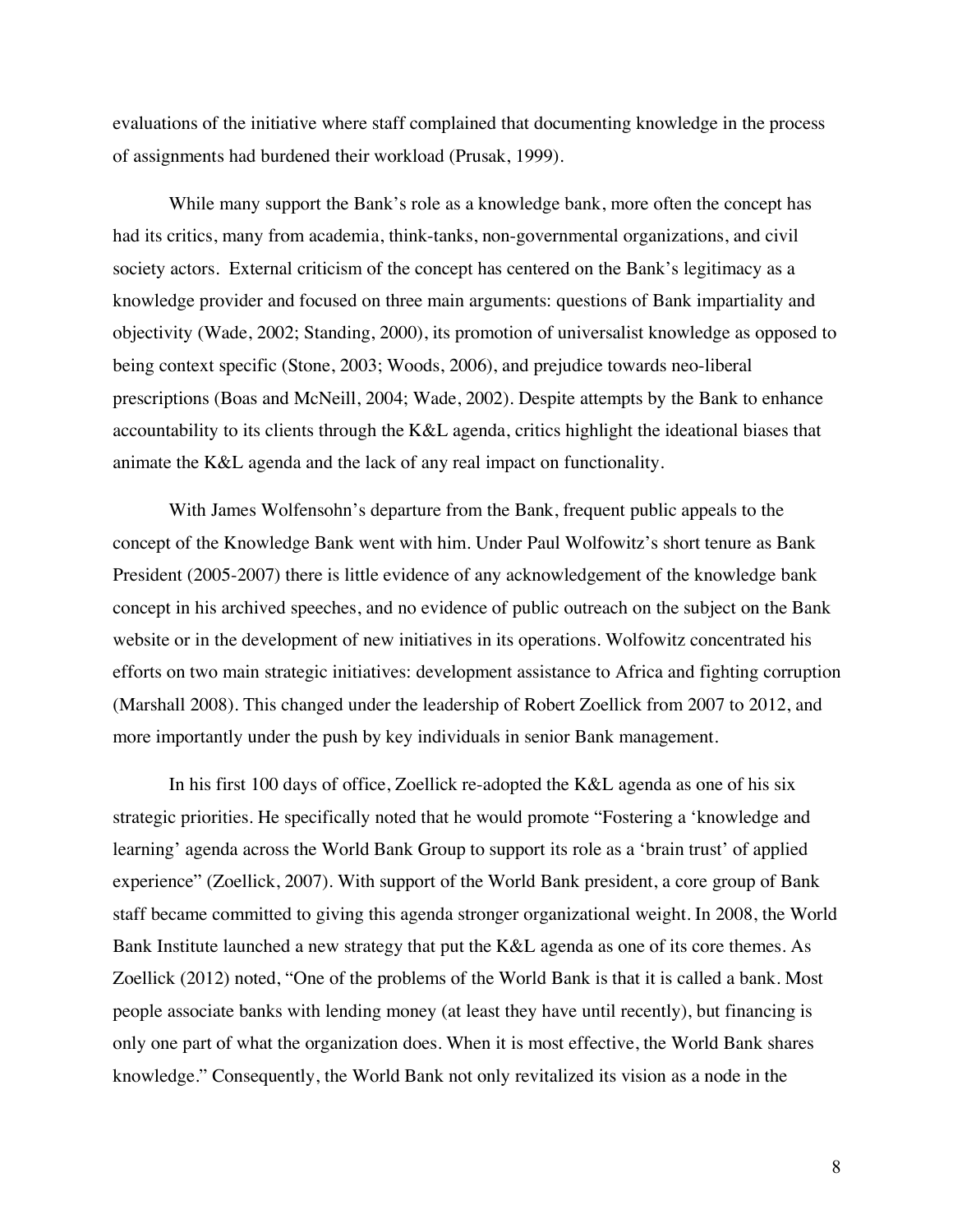exchange of development ideas, but also started to conduct self-evaluations of its effectiveness as a facilitator or broker of knowledge.

In March 2012, Jim Yong Kim became the next World Bank president and picked up where Zoellick left off, by further amplifying the knowledge bank to push for an even stronger emphasis on providing a platform for stakeholders to share evidence-based solutions. At the first annual meeting of his tenure, Dr. Kim further elaborated on how he envisioned the development of the knowledge and learning priority:

"We will rapidly improve our ability to provide our clients with integrated solutions for maximum impact. Better synergies will reinforce our comparative advantage as the only global development institution that can credibly support the public and private sectors; provide access to exceptional knowledge resources; and offer risk insurance to energize investment. *That's why I've asked my management team to come up with a plan for building greater synergies across the World Bank Group to save costs and improve effectiveness"* (Kim, 2012)*.*

One of the responses of Kim's management team was to build a massive open online course (MOOC) platform. The Open Learning Campus (OLC) was launched in 2015 to offer stakeholders information, videos, training, and courses on best practices in development from across the world. The OLC describes its mission as one that "accelerates development solutions by transforming global knowledge into actionable learning" (Open Learning Campus, 2016). From Wolfensohn to Kim, the focus on knowledge and learning has been a key World Bank service. How much had changed, and would the K&L agenda provide the accountability mechanisms that lived up to the demands of its clients for effectiveness, particularly after the international financial crisis changed the realities behind global economic governance? We turn to that next.

## **The External Challenge: A Knowledge and Learning Agenda in a Multipolar World Economy**

The 2008 financial crisis sent many analysts, pundits, and policymakers in search of new ideas and solutions to both understand and contend with the economic quagmire the crisis created in the financial and banking sectors. The international financial crisis and the recurring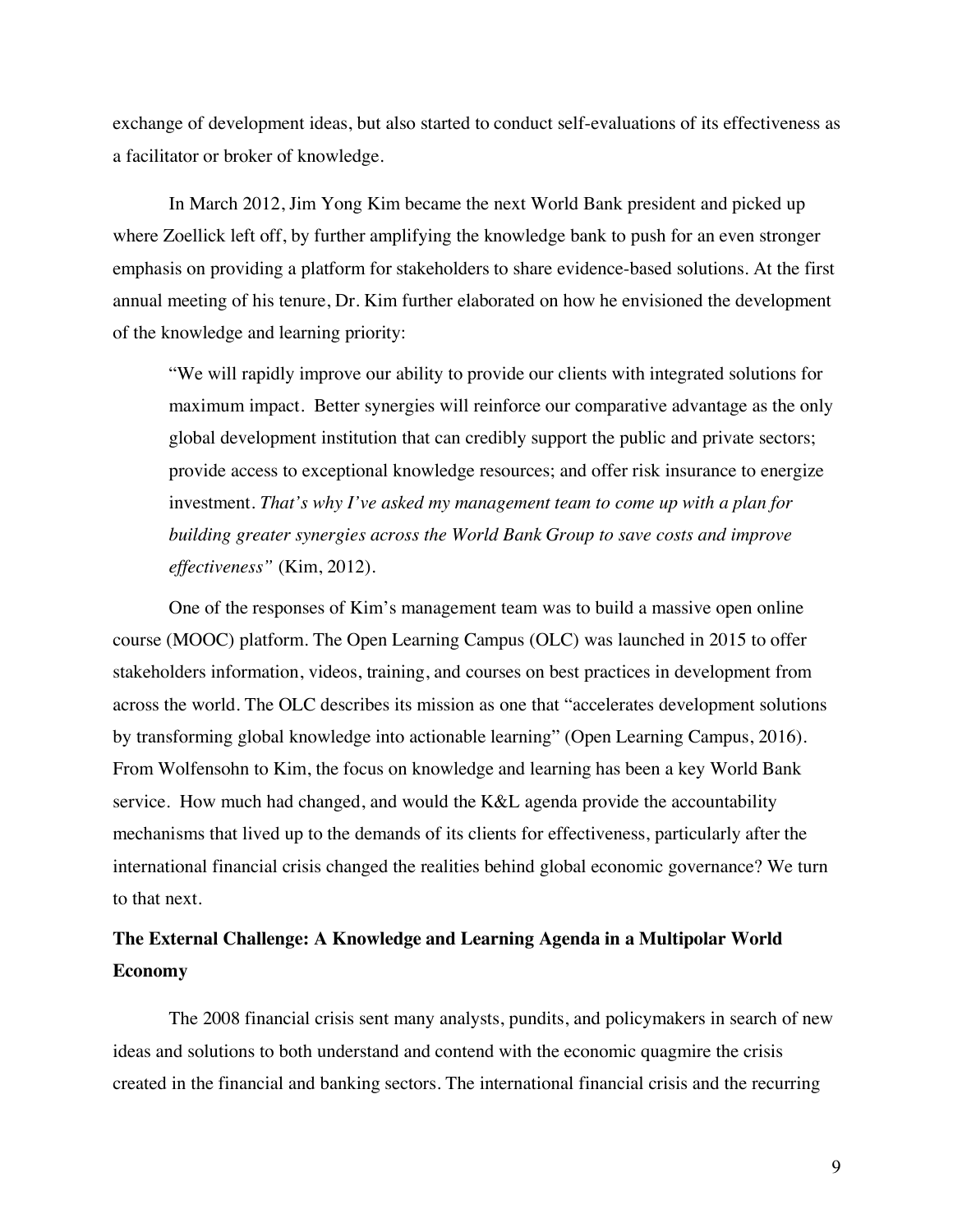sovereign debt crises from Ireland, Spain and Greece underscored the relevance of international financial institutions, but their lending proved to be less important than the legitimacy of their space as vital forums for discussion on ways to move forward and learn from the errors of the crisis. Institutional leadership is needed to meet the challenges of future crises, including the prospects of mediocre global economic growth plaguing many countries since the crisis.

The quality and applicability of the ideas the Bank produces and disseminates can grant the institution convening power in such crisis. Furthermore, as Cord Jakobeit notes: "Due to its financial clout alone, the Bank as a globally leading (if controversial) think tank and a globally committed donor has a special position in international development policy. Because it has in many cases the power of definition and interpretation, its publications must be taken seriously" (1999, 5). The World Bank is internationally respected for its knowledge, particularly its economic research capacity. However, the World Bank's economic assumptions and policies do not remain unchallenged by internal actors and external clients: the Bank is continuously taken to task for its role as knowledge provider or knowledge broker. Nevertheless, this is part of a healthy debate on how to achieve international development that is accountable to both its clients and principals, and the World Bank still can command respect – albeit not necessarily deference – to its role as knowledge provider. Simply put, analysts and clients may not necessarily accept any of the World Bank's advice but they still listen and engage, giving serious consideration to the Bank's ideas. This is evident in a simple scan of the citation impact that World Bank publications garner compared to other international organizations that have taken up similar knowledge for development agendas (Kramarz and Momani 2013).

Since the financial crisis, the World Bank has continued to claim its leadership role in knowledge production, dissemination, and sharing. Indeed, the Bank has renewed its commitment to playing a role in providing and sharing knowledge with its member countries, and in particular to its developing country clients. In its 2009 annual report, the Bank reaffirmed the value of its role as a knowledge broker, its access to a development policy network, its strengthened relationships, its presence in international financial systems, and the tools it has created since its 1996 initiative was formalized:

"Knowledge is the key to development effectiveness and the driver for a successful development institution. The Bank is able to draw on a global network of platforms in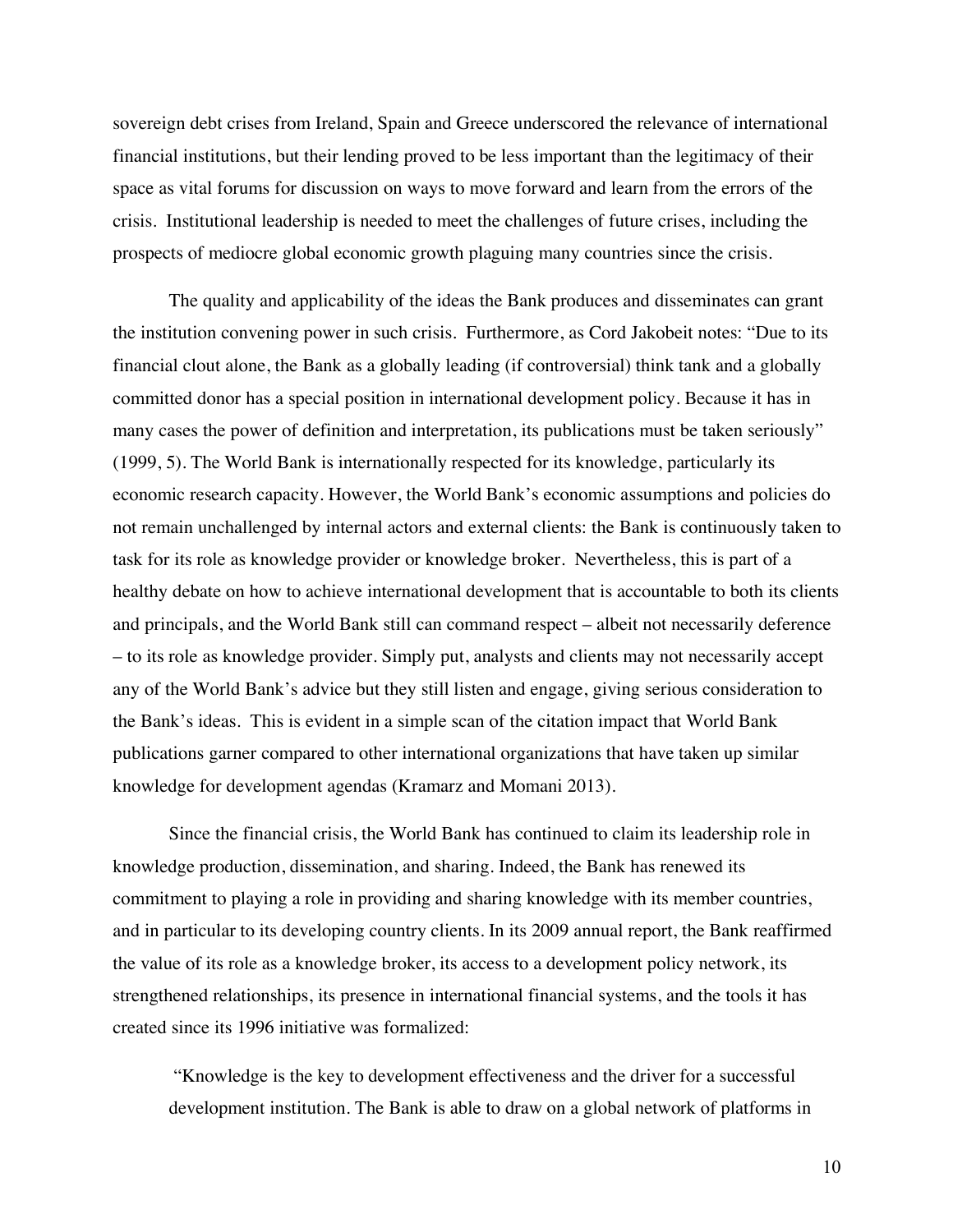120 countries, close and long-standing relationships with partners, a deep understanding of global and national policy issues, an unparalleled pool of development data and expertise, a strong balance sheet, and a highly motivated and entrepreneurial workforce" (World Bank, 2009, 19).

The Bank has put great emphasis on its role in the knowledge agenda, and sees itself as having strong comparative advantage and skills in the international landscape of ideas. At the same time, however, it has become evident that the Bank's K&L Agenda is increasingly being challenged by the emergence of new actors and new economic and political arrangements on the international scene. Given such claims and commitments, it is necessary to therefore ask whether the World Bank can be held accountable to clients and principals for its (selfproclaimed) role as the provider of 'unconventional wisdom.' Moreover, will the Bank continue to be the place that member countries turn to for policy advice in the future? Again, its 2009 annual report states that, "[t]he global financial crisis and the associated questioning of conventional wisdom will create more demand for the Bank's knowledge services over the coming years, underscoring the critical need for the Bank to strengthen its knowledge base" (World Bank, 2009, 19).

The World Bank indeed has recognized the need to offer more than just lending to its clients, particularly with the rise of capital-surplus countries in the developing world who have less trepidations about lending, trading, and investing in fellow developing countries. In addition to this rise in South-to-South economic activity – as illustrated further by the creation of the Asian Infrastructure and Investment Bank (AIIB) - we also see 'reverse linkages' between developing and developed countries, wherein the former is growing faster than the latter, and which remains integral to global economic recovery and long-term growth (World Bank, 2010). As the Bank's Director of External Affairs for the Africa Region, Peter Stephens (2010, para. 3), put it:

"To think of China, India, Brazil, Mexico, Russia, South Africa and Malaysia as developing countries seems anachronistic. Yes they have poverty and challenges, but… 'developing?' They play a regional and global role of real significance. They have civil servants, academics and businesspeople as skilled as (and many more skilled than) World Bank staff. Developing just doesn't capture it."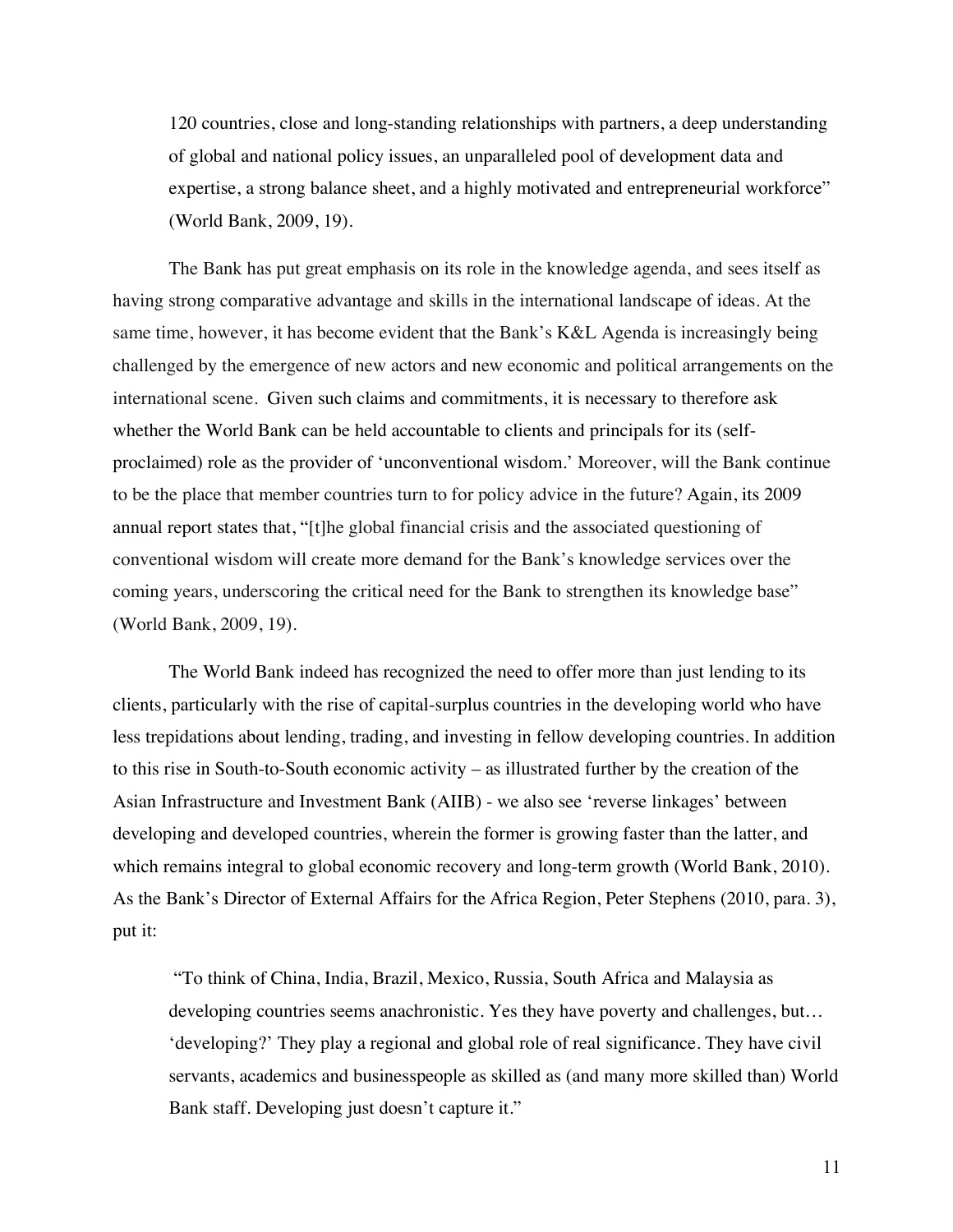Moreover, private philanthropic organizations like the Melinda and Bill Gates foundation are new sources of funding and development knowledge. Such organizations are also providing more capital in sectors like health than the World Bank. Thus, as the Bank faces increasing competition in providing lending, it must also deal with increasing competition in providing development knowledge.

The reality for the Bank is that development knowledge exists in southern think-tanks, universities, research centres, and government departments. Indeed, the World Bank has recognized that it faces new competitors in providing knowledge ideas. This was articulated by Bank President Robert Zoellick in his April 2010 speech to the Woodrow Wilson Center:

"Development is no longer just North-South. It is South-South, even South-North, with lessons for all with open minds. It is conditional cash transfer programs in Mexico being studied around the world. It's Indians in Africa explaining the so-called 'white revolution' that boosted milk production. It is a new world where developing countries are not only recipients but providers of aid and expertise. Nor is it about ideological panaceas, blue-prints, or one-size-fits all. In a multipolar economy, development is about pragmatism, learning from experience, recognizing how markets and business opportunities change, sharing ideas, and connecting knowledge, just as we connect markets, across innovative networks" (Zoellick, 2010).

Yet, in addition to the challenges posed by its competitors – and despite the Bank's evolution from a 'provider' to a 'facilitator' of knowledge – the Bank also needs to consider another key challenge in his efforts to reinvent itself, particularly in the wake of the 2008 crisis, namely the challenge posed by the current structure and dynamics of its internal organizational culture.

### **The Internal Challenge: Organizational Culture and the Knowledge and Learning Agenda**

Can the Bank effectively internalize its role as a knowledge broker given that: a) it has a top-down bureaucratic culture with a clear ideological perspective on development, and b) that it has a history of providing rather rigid solutions to the complex issues faced by development countries? Organizational theory tells us that an organization may have ideal goals and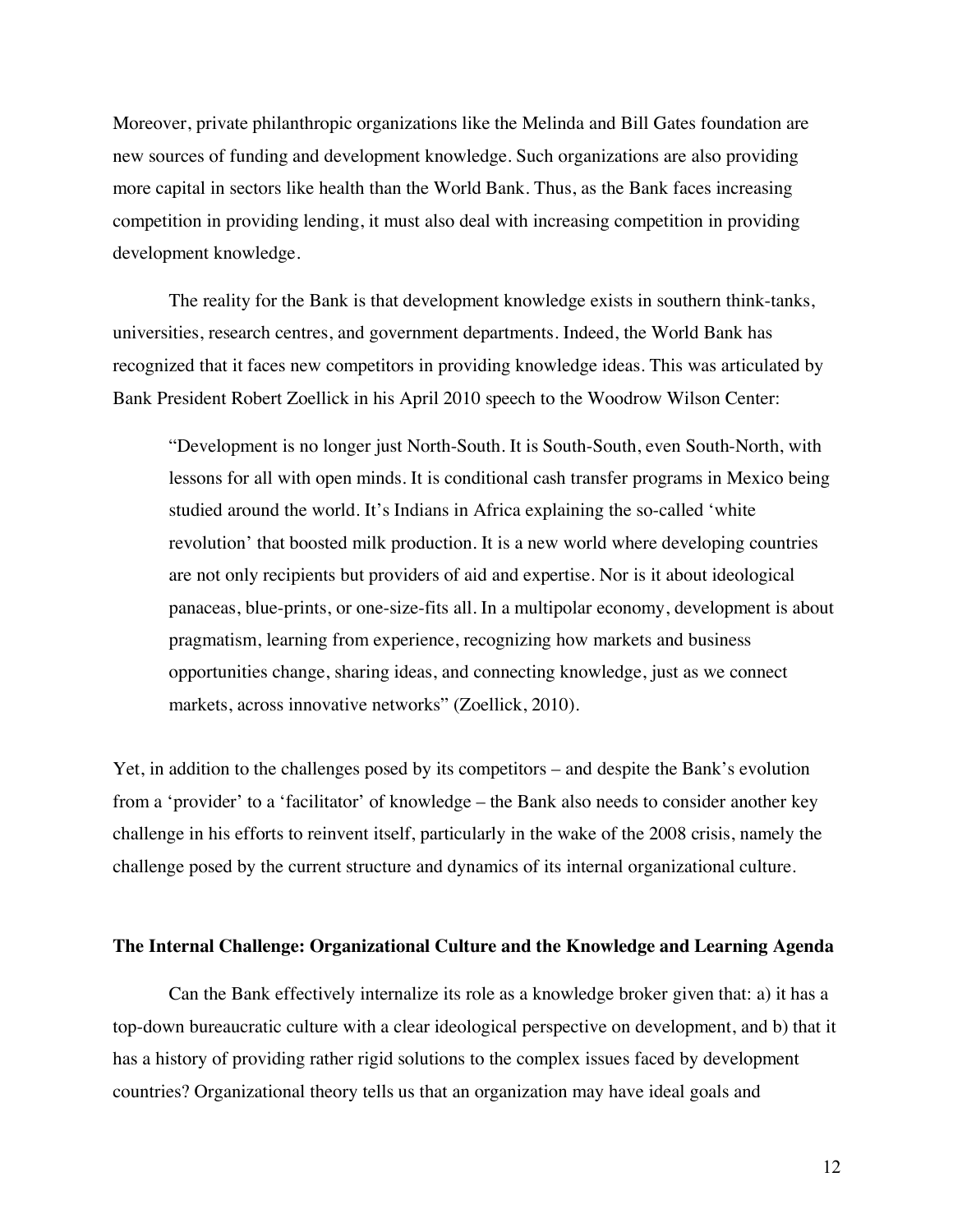objectives in mind, but that change often involves solutions that can satisfy its vested interests. March and Simon (1958) developed this idea of organizational *satisficing*, wherein:

"Most human decision-making, whether individual or organizational, is concerned with the discovery and selection of satisfactory alternatives; only in exceptional cases is it concerned with the discovery and selection of optimal alternatives…To optimize requires processes several orders of magnitude more complex than those required to satisfice. An example is the difference between searching a haystack to find the sharpest needle in it and searching the haystack to find a needle sharp enough to sew with" (1958, 140-141).

If organizational change occurs, organizations need to either *adapt* or *learn*. In the first case, incremental reform occurs without disturbing the organization's core *raison d'être.* In the second case reform is more substantive, and organizations need to *learn* by re-evaluating the its underlying values (Haas 1990). Whether it is through adaptation or learning, organizational change is customarily slow. However, organization theorists predict that adaptation is more likely to occur than learning because the former does not challenge the dominant *organizational culture*, defined as "the shared beliefs, attitudes, and values of members that determine organizational norms of behaviour" (Heffron 1989, 155). Finally, *adaptation* is also less challenging to vested interests than *learning*. Ultimately, organizational change requires staff to carry out the difficult task of adapting to new (i.e. revitalized or re-engineered) procedures, rules and modes of thinking. Consequently, change will likely be incremental, involve errors, and at times be short of an ideal objective. Nevertheless, proposed changes will settle to a point that is culturally acceptable to the organization.

Organizational change has been and will to be a difficult journey for the World Bank As things currently stand, changes to internalize the K&L agenda has had the opposite effect from what the architects of that change originally intended. For instance, one of the purposes of Wolfensohn's massive institutional reorganization was to promote internal knowledge sharing in order to transform the Bank into a 'facilitator' or 'broker' of knowledge. The Bank thus created a cross-cutting template of thematic networks and regions: network experts, who specialized in particular areas like education, environment, or gender became internal consultants to regions and competed for contracts. In the end, as an internal assessment of the World Bank pointed out, under conditions of organizational change and job insecurity, staff became more inclined to

13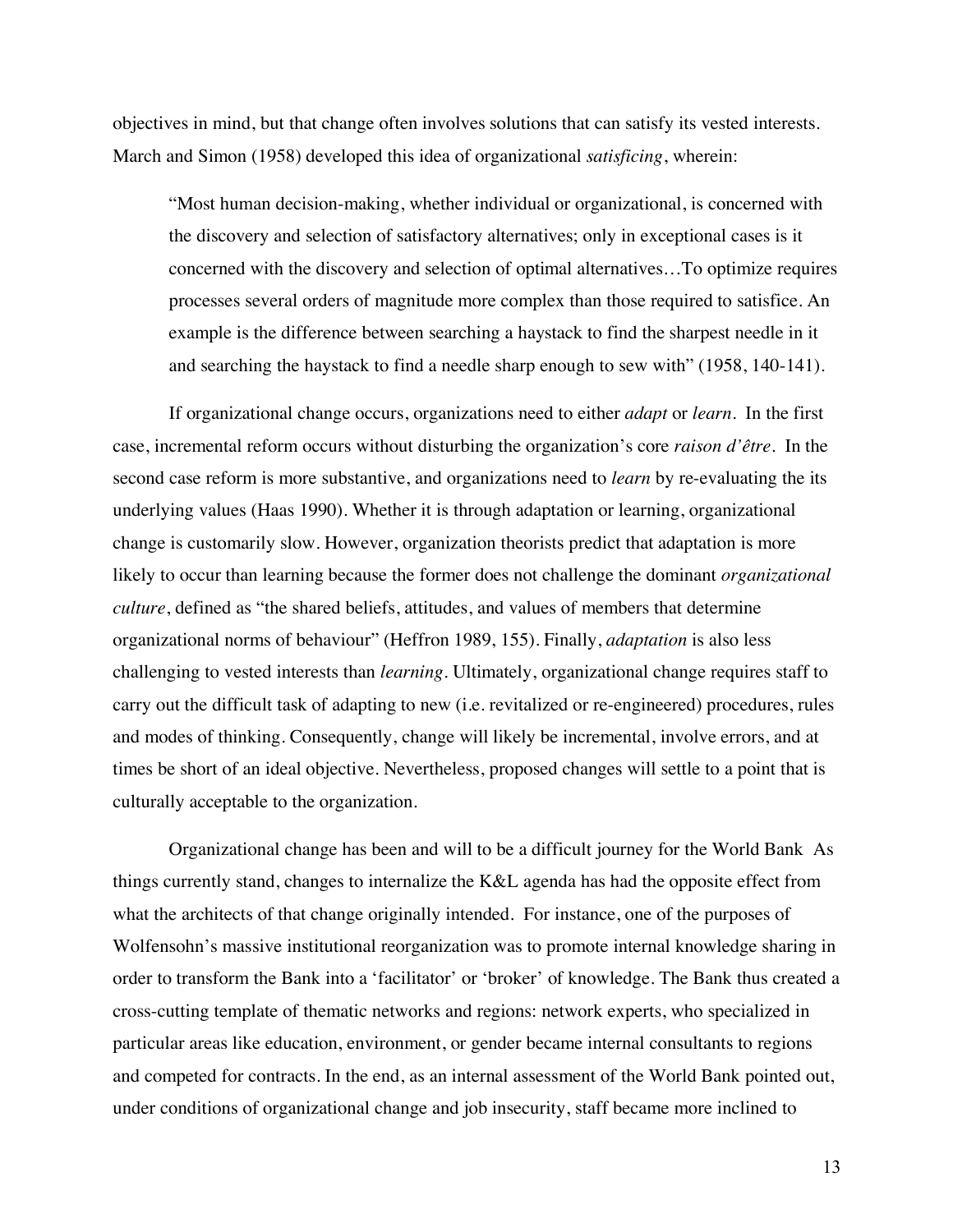hoard knowledge than share it. In other words, when knowledge is power and can be contracted internally between regions and networks, staff behaved in similar ways to consultants who take knowledge with them once they finish assignments because doing so is what makes them marketable (Nielson, Tierney and Weaver 2006). This was indeed one of the problems that Wolfensohn noted when he looked at the Bank's over-reliance on consultants, which he attempted to remedy by strengthening internal knowledge structures.

Organizational change is heavily reliant on an organization's cultural type. There are four ideal types of organizational culture: (1) *the clan-type*, where staff feel they have a communal, family-like setting; (2) the *ad hoc-type*, where staff are motivated by innovation and creativity, and work in a relaxed or unstructured work environment; (3) the *market-type*, where staff operate in a competitive, high-strung work environment; and (4) the *hierarchal-type*, where staff belong to a rigid, structured, technocratic and rule-driven work environment (Cameron and Quinn, 2005). The Bank has often been categorized as hierarchal and technocratic. Lyla Mehta's (1999) reflections on some of the challenges inherent in Bank organizational culture are worth noting:

"The Bank's knowledge agenda often tends to be centralized and absolutist and draws on economistic and technocratic models. These trends contribute to the emergence of a narrow knowledge agenda that both neglects sociocultural issues and those concerning a wider political economy. Thus, the plural nature of knowledge is denied and the Bank's own problematic role in knowledge generation is not reflected upon" (Mehta, 1999, p.195).

Organizational change at the World Bank will be difficult and will require organizational re-engineering to internalize among Bank staff. The K&L vision does also not easily mesh with the World Bank's current highly centralized and bureaucratized organizational structure. Change in the World Bank will be complex and slow because its technocratic and bureaucratized organizational culture means that its operations are structured to follow an expected pattern or routine of organizational behaviour.

Is the Bank therefore able to act as a neutral 'facilitator' or 'broker' in a network of knowledge producers, given that it has a preferred method of understanding and fixing development problems? Current accountability deficits to stakeholders in global governance are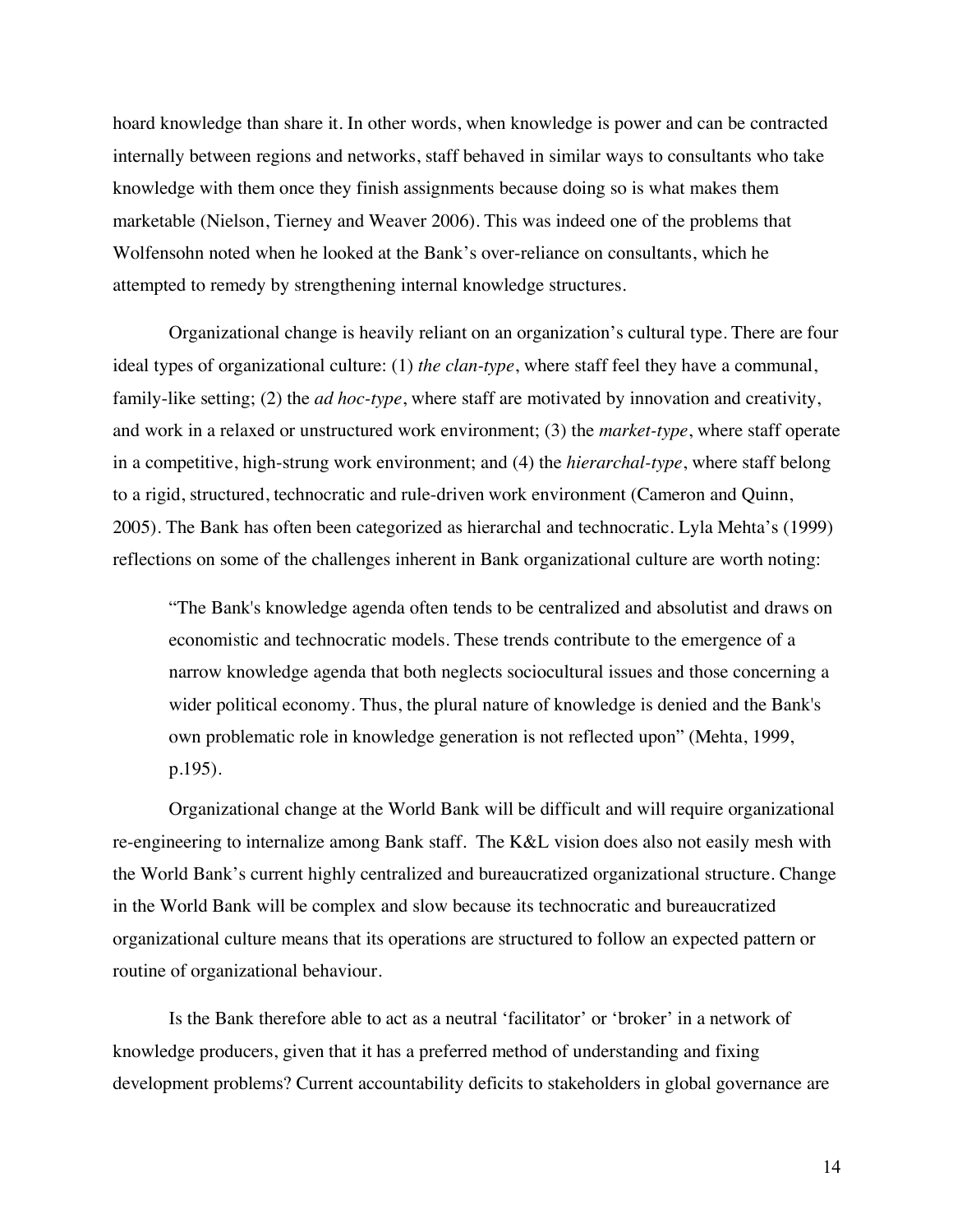concentrated in this first stage of design, rather than execution, of specific development interventions. Some of the most significant accountability gaps in global governance are found at the initial stage of project preparation, where development problems are framed and solutions are fixed often with only cursory consultations between the Bank and beneficiaries on the ground (Kramarz and Park 2016). The Bank must overcome an institutional history where clients were meant to learn from the Bank and its expert advisors. The reverse relationship has not historically received the institutional attention it needs (Easterly, 2006). Without reflecting on these issues, it will be difficult for the Bank to leverage the knowledge bank as a means to claim accountability and enhance its legitimacy particularly among its clients.

For much of its past, the World Bank controlled internal debate by suppressing discordant ideas and giving incentives in hiring and promotion to staff who reinforced its agenda (Broad, 2006). Stern and Ferreira (1997) point out that "[World Bank] researchers are not free to follow intellectual inspiration ... and the atmosphere is much more deferential than one would find in universities. There is an understandable concern with what superiors will think of their conclusions" (p. 594).

This system of 'paradigm maintenance' has influence outside of the Bank as well (Stone, 2003). In an internal World Bank evaluation, the Bank surveyed users of its advice and found that most were dissatisfied with its "presumption of correctness" (Gwin, 2003, p.65), as well as the Bank's discounting of alternative models and local knowledge, its prejudice toward macroeconomic solutions, and its inflexibility in considering applicability to local conditions.

The Bank eventually acquired numerous critics because of its institutionalization of what was dubbed "the Washington Consensus." The term originated in a conference paper by John Williamson in 1989, which set out ten economic principles that he believed most of Washington would endorse to foster growth and development in Latin America and counter what was then deemed by many economists as the lost decade of the 1980's (Williamson, 2004). These policy prescriptions included economic liberalization, privatization and deregulation measures. The term evolved from that point on, and became a shorthand reference for an ideological and neoliberal set of recipes that advocated a reduced role for state institutions, and an enhanced role for markets in guiding development among loan recipient countries. The World Bank incorporated these principles in large measure through its structural adjustment programs of the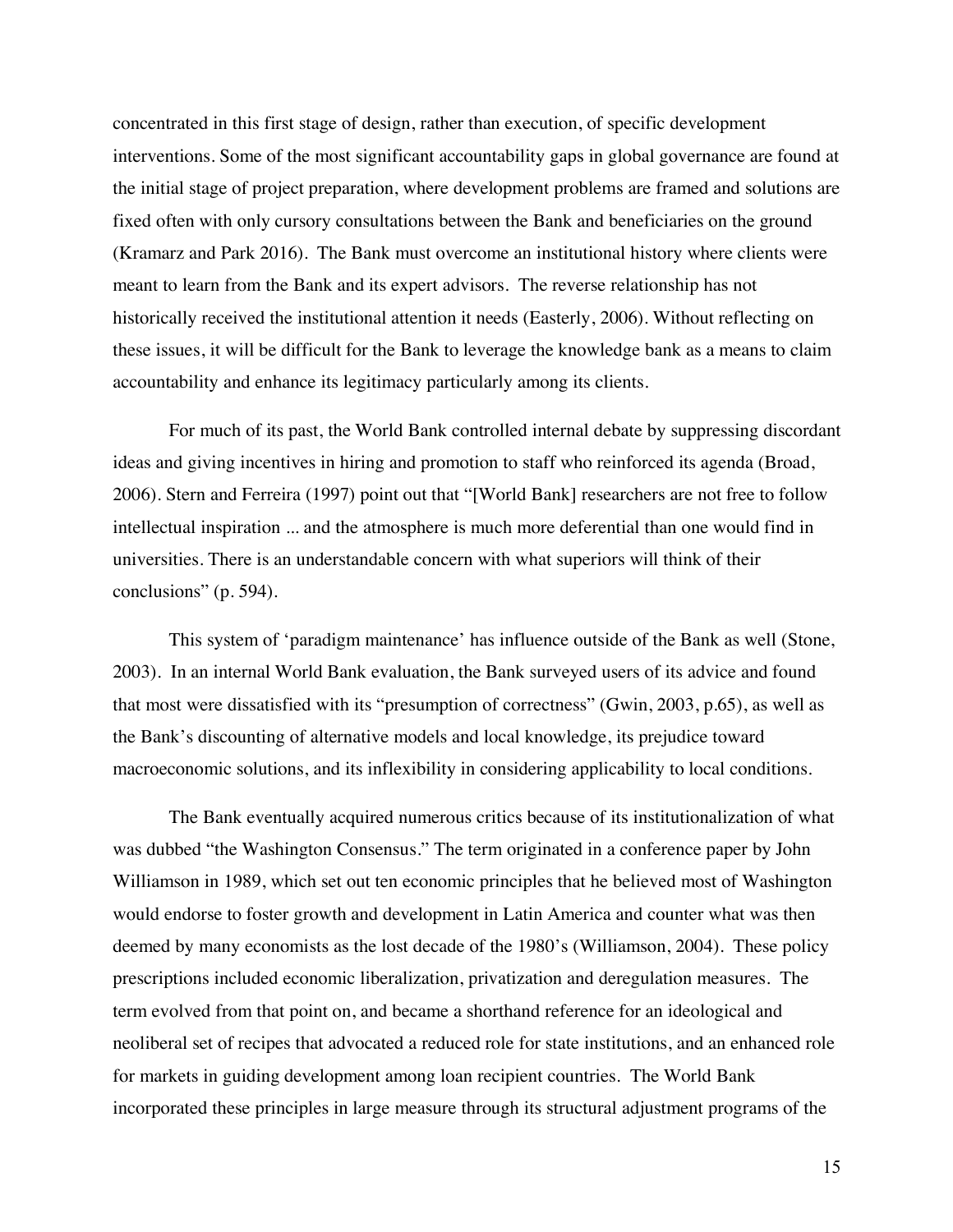1990's. In its own report of 2005, "Economic Growth in the 1990's: Learning from a Decade of Reform," the Bank re-considered the wisdom of the Washington Consensus and how it had "guided much of the advice by the World Bank and was reflected in the conditionality associated with adjustment loans" (World Bank 2005, xi).

The Deaton report also argued that some stellar economic studies had been done by the Bank, but that information was used "to proselytize on behalf of Bank policy, often without taking a balanced view of the evidence and without expressing appropriate scepticism" (Banerjee, et al, 2006, p.6). Simply put, if the Bank has been a lecturer on development ideas during its institutional lifetime, can it switch gears to become a listener on development? Will the quest to seek accountability be cosmetic, or truly internalized by Bank staff?

For the Bank to truly be a 'facilitator' or 'broker' in development thinking, it needs to foster a more open dialogue on development. As Kirton and Larionova in this volume point out, accountability mechanisms can help improve organizational effectiveness, but commitments to do so need to be internalized where members 'care enough' to put in the sustained effort for reforms and change. Past World Bank behaviour, however, indicates that a dose of skepticism is warranted. We argue that the Bank's organizational culture will prove to be the greatest challenge to overcome as it attempts to stand back and play a 'broker' role when it encounters knowledge ideas that contradict its own ideology. The Bank's recalcitrant organizational culture will continue to hamper its ability to self-correct through learning.

Finally, knowledge can be hard to reward. Traditional staff performance reviews as well as the path to professional advancement at the Bank have relied heavily on project identification rather than supervision, and even less so on incorporating lessons from project evaluations (Berg 2000). One of the difficulties in reforming this system is that the very straightforward variable of lending volume competes against the intrinsically indeterminate variable of knowledge. One is easy to capture and measure, while the other is dependent on subjective definitions, reflexivity, and relational assessments. The Bank's new knowledge vision and strategy is conscious of the institution's traditional "focus on deliverables, such as lending volume and numbers of AAA products" (World Bank 2009, 6). Yet, even with this apparent increased degree of reflexivity, significant challenges in implementation remain, and the World Bank must therefore undertake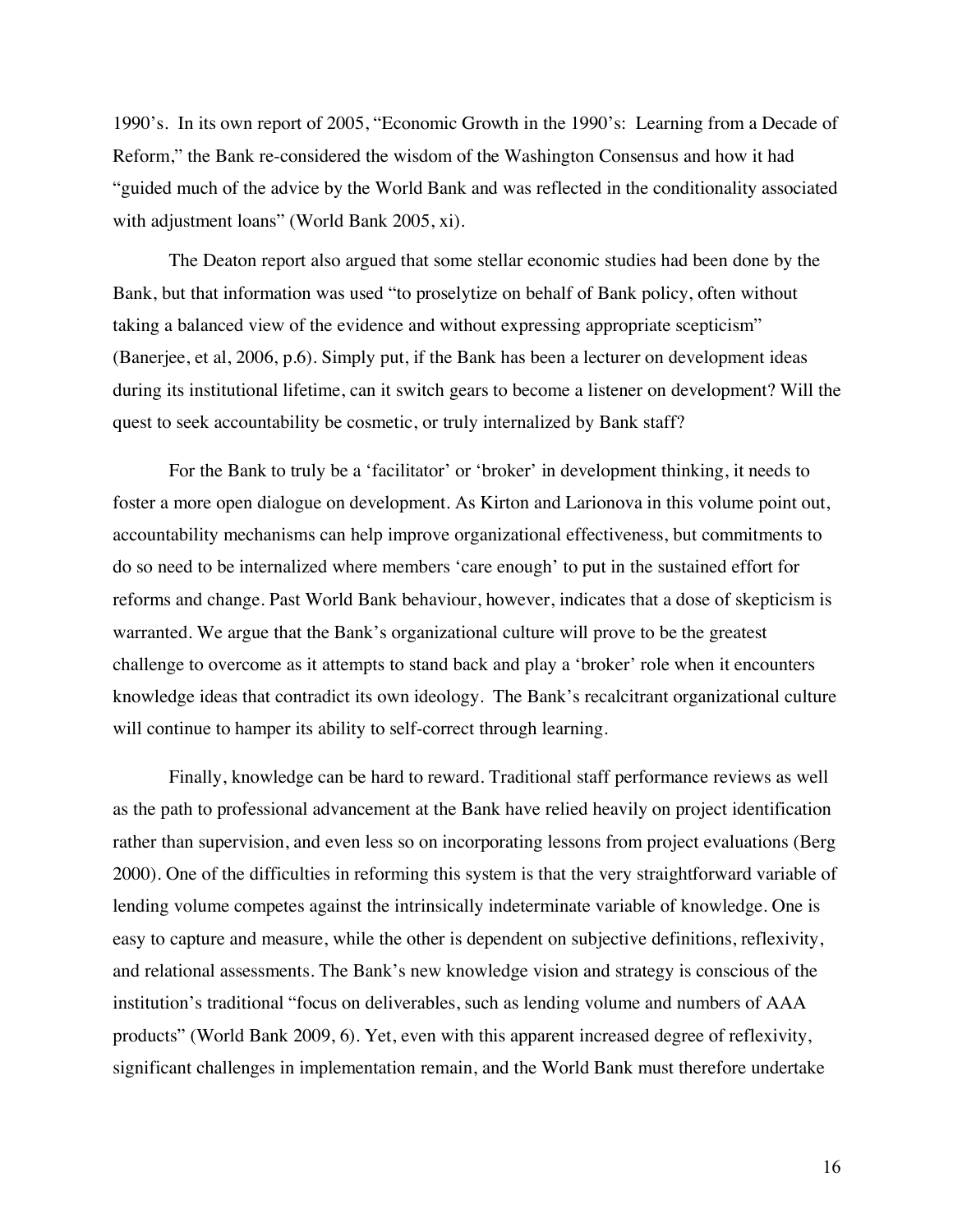the following policy recommendations to transform into a more accountable international institution to both clients and principals.

### **Recommendations and Conclusion**

In an effort to boost its accountability, the World Bank has promoted its key role as a provider and manager of information and ideas in its Knowledge Bank with its members and the global development community. The World Bank's knowledge initiative efforts have been extensive, and have been seen by many as a welcome improvement to its structure and operations. But as the Bank points out in its own assessments, implementation challenges remain a central stumbling block. Internally, this has been attributed to insufficient communication, or inadequate organizational processes to harmonize research and project operations (Gwinn, 2003).

However, the Bank needs to go further than building internal synergies between its research departments and the so-called front lines of project execution. Challenges in implementing knowledge initiatives will persist until the Bank builds genuine external partnerships with its clients, and incorporates a culture of learning from the field. Although there has been some experimentation in this vein on the margins, within regions, and among particular self-motivated task managers, the organization has remained primarily concerned with learning from its own centralized analysis of successes and mistakes, rather than feedback and knowledge from its clients.

Results from an internal Operations Evaluation Department's five-country study and academic assessments reflect these concerns with the Bank's approach to knowledge and learning. Respondents from Bangladesh, Brazil, Poland, Senegal, and Tanzania noted that the Bank produced many analytical reports with comprehensive data that was of great value. However, respondents also noted that key problems with the Bank's larger pursuit of a knowledge role in international development include: (1) the uncritical view it takes of its assumptions; (2) its bias towards macro-economic solutions; and (3) its tendency to transport its own best practices from country to country without giving enough attention to the particularities of different local contexts (Gwinn, 2003).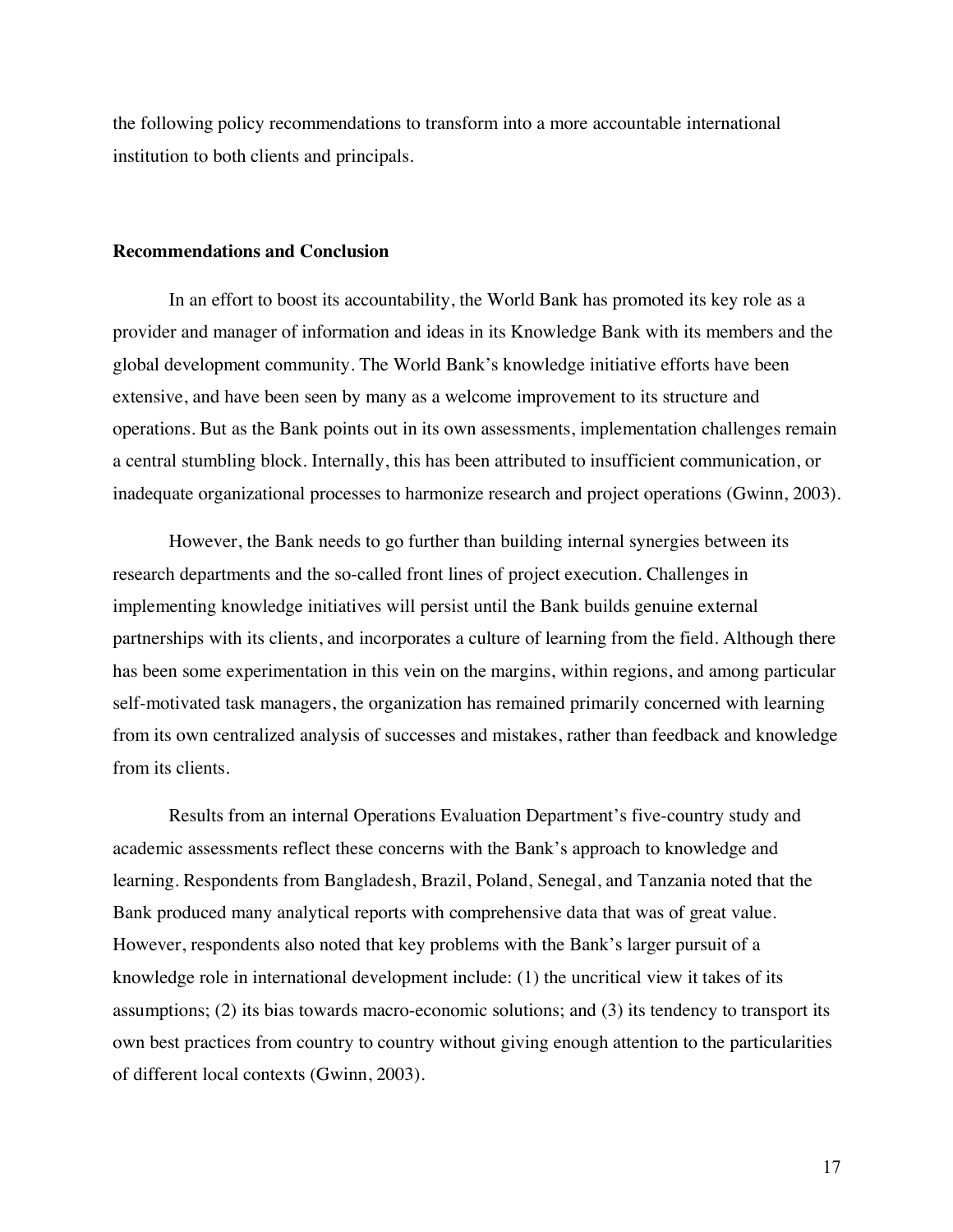Addressing these concerns poses a significant challenge to its organizational culture. It means, among other approaches, promoting a longer loan cycle that can accommodate more dialogue and in-country studies. This includes, for instance, having consultations to jointly define development problems, rather than simply discussing solutions proposed by the Bank. This recommendation would go well beyond the general contours of dialogue involved in the process of drafting the Country Assistance Strategy (CAS). It suggests a more critical dialogue within each of the thematic areas in order to establish local priorities, and more importantly, local framing of these priorities. Also, adapting to local conditions will mean conducting more in-country studies that can shed light on the variables future projects needs to incorporate. Moreover, the World Bank needs to bring in accountability mechanisms that ensure the knowledge bank is truly a two sided conversation that works to enhance policy initiatives and outcomes, and assess staff on the basis of being good listeners and responsive to client demands, as well as good lenders of development aid.

There is a clear tension in pursuing competing functions, such as being an analyst versus an advocate, or a fast disburser of loans versus a facilitator of in-depth technical assistance processes. Knowledge initiatives must contend with the challenge of these competing functions and establish a strategic vision that promotes institutional coherence. We have argued that for the Knowledge Bank to serve as a mechanism for accountability in global governance it needs to become more accountable itself, and this means that the institution needs to undergo significant changes in its organizational culture.

This may not happen as a result of an internal struggle, but as an unavoidable response to external demands that cannot be ignored if the Bank is to remain a relevant institution. Kirton and Larionova refer to "the global governance galaxy" to highlight the multiplicity of issues and actors involved in the current architecture of global governance (this volume, p. xx). This complexity creates both a challenge and an opportunity for relevance. It is a challenge that has become familiar to the Bank and similar multilateral organizations. The Bank has shown its resilience in the past by meeting the challenge through reforms that made it more accountable.

For example, Park (2010) shows the importance of external demands for change in creating the Inspection Panel, one of the Bank's main accountability mechanisms. This did not emerge simply as an internal decision to adopt a new vision of transparency, but as a direct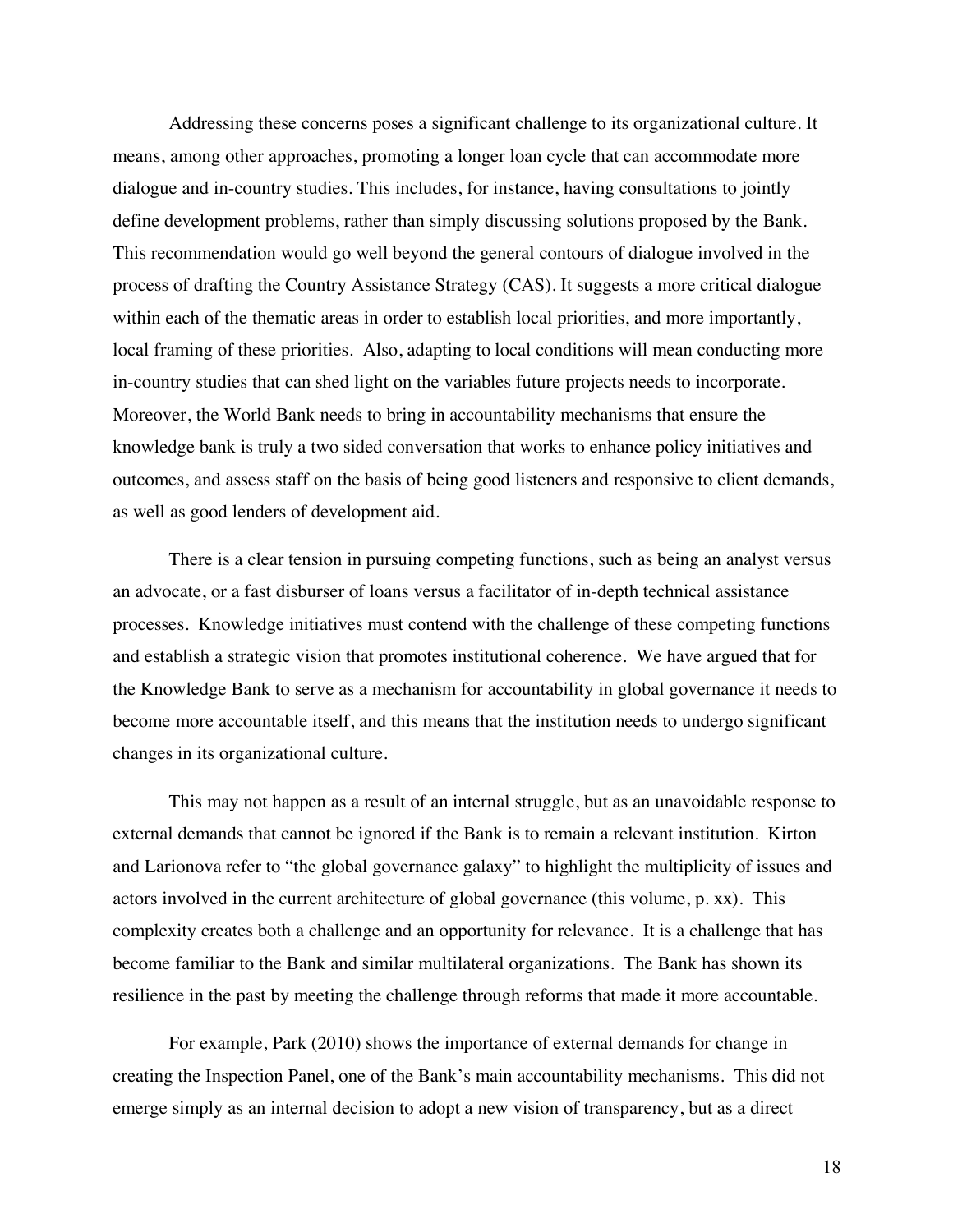response to external demands to improve Bank performance. "CSOs had been concerned about the impact of these [international economic] organisations on people in proposed project areas, and templates and ideas were being floated in the early 1990s. This coincides with broader ideas on the importance of transparency, participation and democracy with the collapse of communism and the spread of liberal economic and political ideas" (Park 2010, 26).

The external context in which the Bank operates today is one of many competing actors in a crowded arena of global governance. This is again creating pressure for the Bank to reform. The 2008 financial crisis showed the organization that one of its key comparative advantages was its convening power as an experienced development institution, and as Kirton and Larionova argue, a trusted provider of macroeconomic information and analysis to facilitate multilateral negotiations. A significant portion of the Bank's added value to global governance is in the knowledge it has acquired and can mobilize. The Knowledge Bank holds promise for the organization, its clients, principals and the global system but it all depends on the Bank's ability to learn and correct its internal and external systems.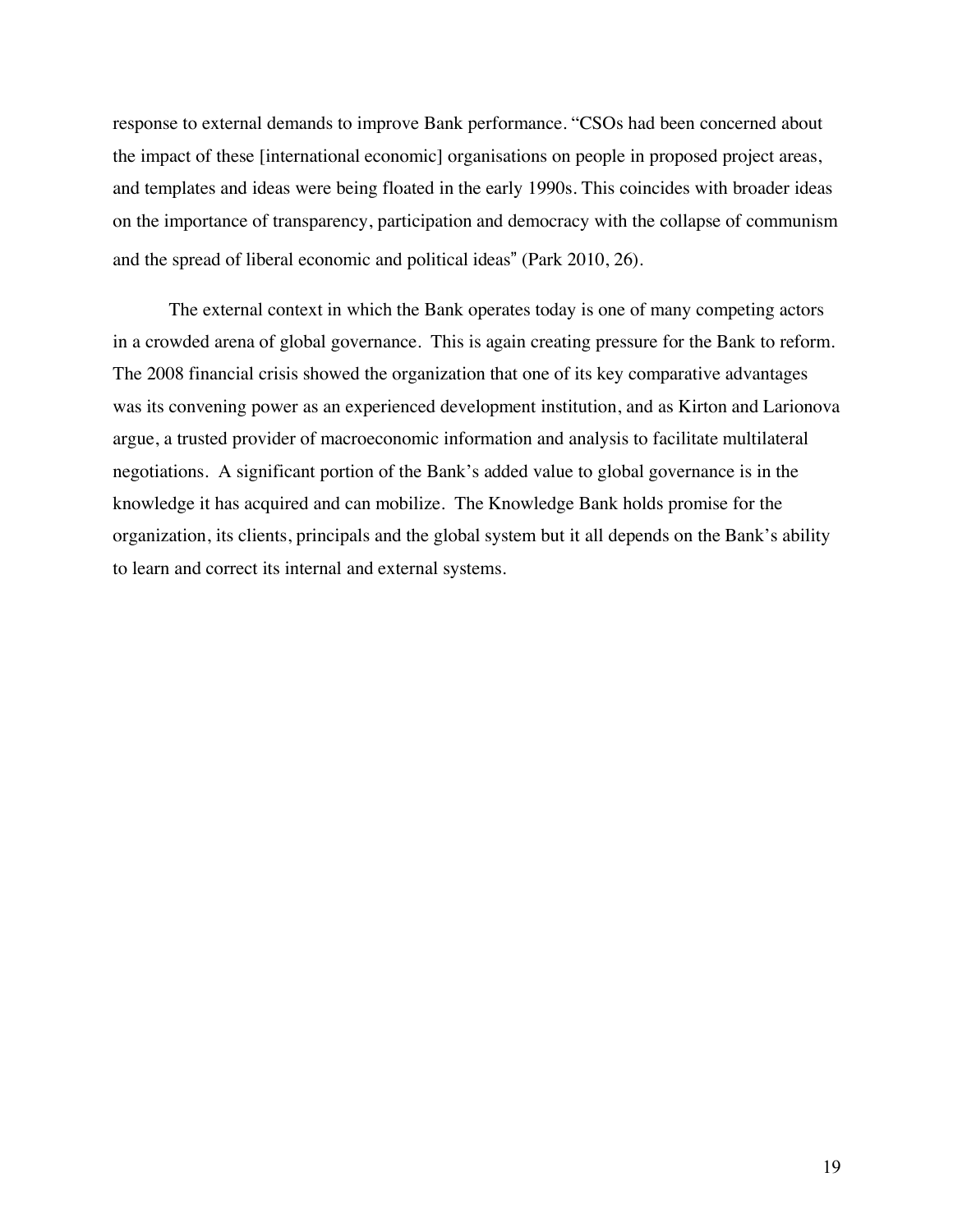### **Works Cited**

Banerjee, A., Deaton, A., Lustig, N., Rogoff, K., & Hsu, E. (2006). An evaluation of World Bank research, 1998-2005. http://globalaging.org/pension/world/2007/RESEARCH-EVALUATION-2006-Main-Report.pdf Accessed February 26 2016.

Berg, Elliot. (2000) "Why Aren't Aid Organizations Better Learners?" In *Learning in Development Cooperation*, by Jerker Carlsson and Wohlgemuth Lennart, 24-40.

Boas, M. and D. McNeill. (2004) *Global Institutions and Development: Framing the World*, Routledge, London.

Broad, R. (2006) 'Research, Knowledge, and the art of 'paradigm maintenance': the World Bank's Development Economics Vice-Presidency (DEC),' *Review of International Political Economy*, 13, 3:387-419.

Cameron, Kim S., and Robert E. Quinn. *Diagnosing and changing organizational culture: Based on the competing values framework*. John Wiley & Sons, 2005.

Cormier, Ben, "Empowered borrowers? Tracking the World Ban's Program-for-Results," *Third World Quarterly* (December 2015).

Easterly, William. "Planners versus Searchers in Foreign Aid." *Asian Development Review* 23, no. 1 (2006): 1-35.

Ellerman, David. "Should Development agencies have official views?" *Development in Practice*. Vo.12, No. 3, 4; August 2002.

Gilbert, Christopher, Andrew Powell, and David Vines. "Positioning the World Bank," *The Economic Journal* 109. November 1999. F598-F633.

Global Development Network. http://www.gdln.org/topics/issues

Grant, Ruth W., and Robert O. Keohane. "Accountability and abuses of power in world politics." *American political science review* 99.01 (2005): 29-43.

Gwinn, Catherine. *Sharing Knowledge: Innovations and Remaining Challenges - An OED Evaluation.* Washington, DC: The World Bank, 2003.

Haas, Ernst B. *When knowledge is power: three models of change in international organizations*. Vol. 22. University of California Press, 1990.

Heffron, Florence A. *Organization theory and public organizations: The political connection*. Pearson College Division, 1989.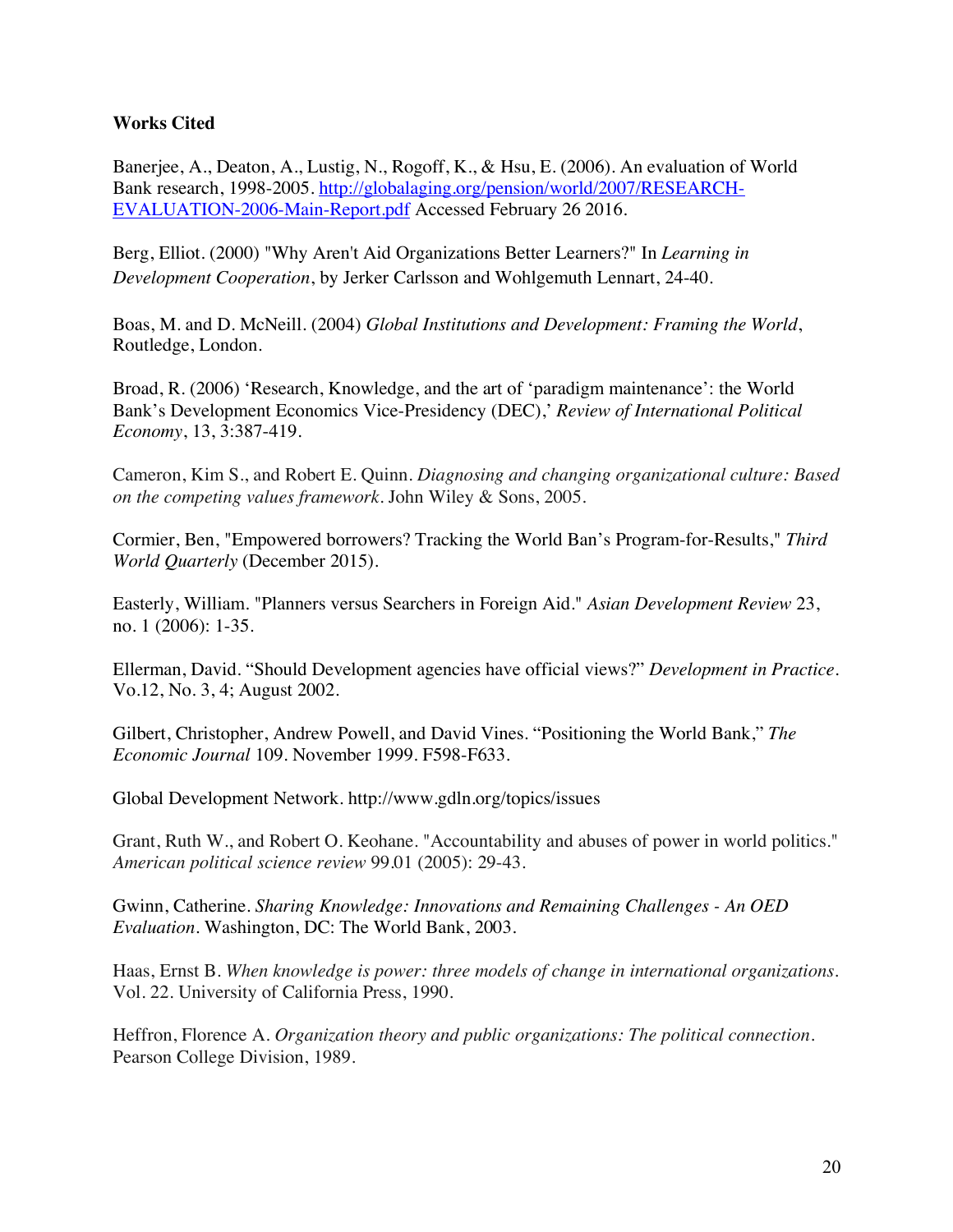International Monetary Fund. 2016. World Economic Outlook: Too Slow for Too Long. Washington, DC: The World Bank Group.

Jakobeit, Cord, "The World Bank and Human *Development*: Washington's New Strategic Approach." Development and Cooperation, November/December 1999, p. 5.

Kim, Jim Yong. "Remarks as prepared for delivery: World Bank Group president Jim Yong Kim at the annual meeting plenary session." *Tokyo, Japan, October* 12 (2012). Available at http://goo.gl/8rvrCC Accessed, January 16, 2016.

Koppell, J. G. (2005). Pathologies of accountability: ICANN and the challenge of "multiple accountabilities disorder". *Public Administration Review*, *65*(1), 94-108.

Kramarz, Teresa and Susan Park (2016). "Accountability in Global Environmental Governance: A Meaningful Tool for Action?" *Global Environmental Politics*, 16 (2).

Kramarz, T., & Momani, B. (2013). The World Bank as Knowledge Bank: Analyzing the limits of a legitimate global knowledge actor. *Review of Policy Research*, *30*(4), 409-431.

Laporte, Bruno. "Knowledge Sharing at the World Bank: The fad that would not go away." *Knowledge Management Magazine*, Dec/Jan 2004.

Laporte, Don Cohen and Bruno. "The Evolution of the Knowledge Bank." *KM Magazine*, March 2004.

Leautier, Frannie. "Creating the Knowledge Bank." Balancing the development agenda: the transformation of the World Bank under James D. Wolfensohn, 1995-2005 Ruth Kagia Editor. World Bank Publications, 2005.

March, J. G., & Simon, H. A. *Organizations*. New York: John Wiley & Sons, 1958.

Marshall, Katherine. *The World Bank: From Reconstruction to Development to Equity.* New York, NY: Routledge, 2008.

Martensson, M. "A Critical Review of Knowledge Management as a Management Tool." *Journal of Knowledge Management*, no. 42 (2000): 04-2162.

Mehta**,** Lyla. (1999) "From Darkness to Light? Critical Reflections on the World Development Report 1998/99" *Journal of Development Studies*. Vol. 36 No. 1 October pp.151-161.

---'The World Bank and Its Emerging Knowledge Empire'**,** Human Organisation, Vol. 60, No 2, Summer 2001.

Nielson, Daniel L., Michael J. Tierney, and Catherine E. Weaver. "Bridging the rationalist– constructivist divide: re-engineering the culture of the World Bank." *Journal of International Relations and Development* 9 (2006): 107-139.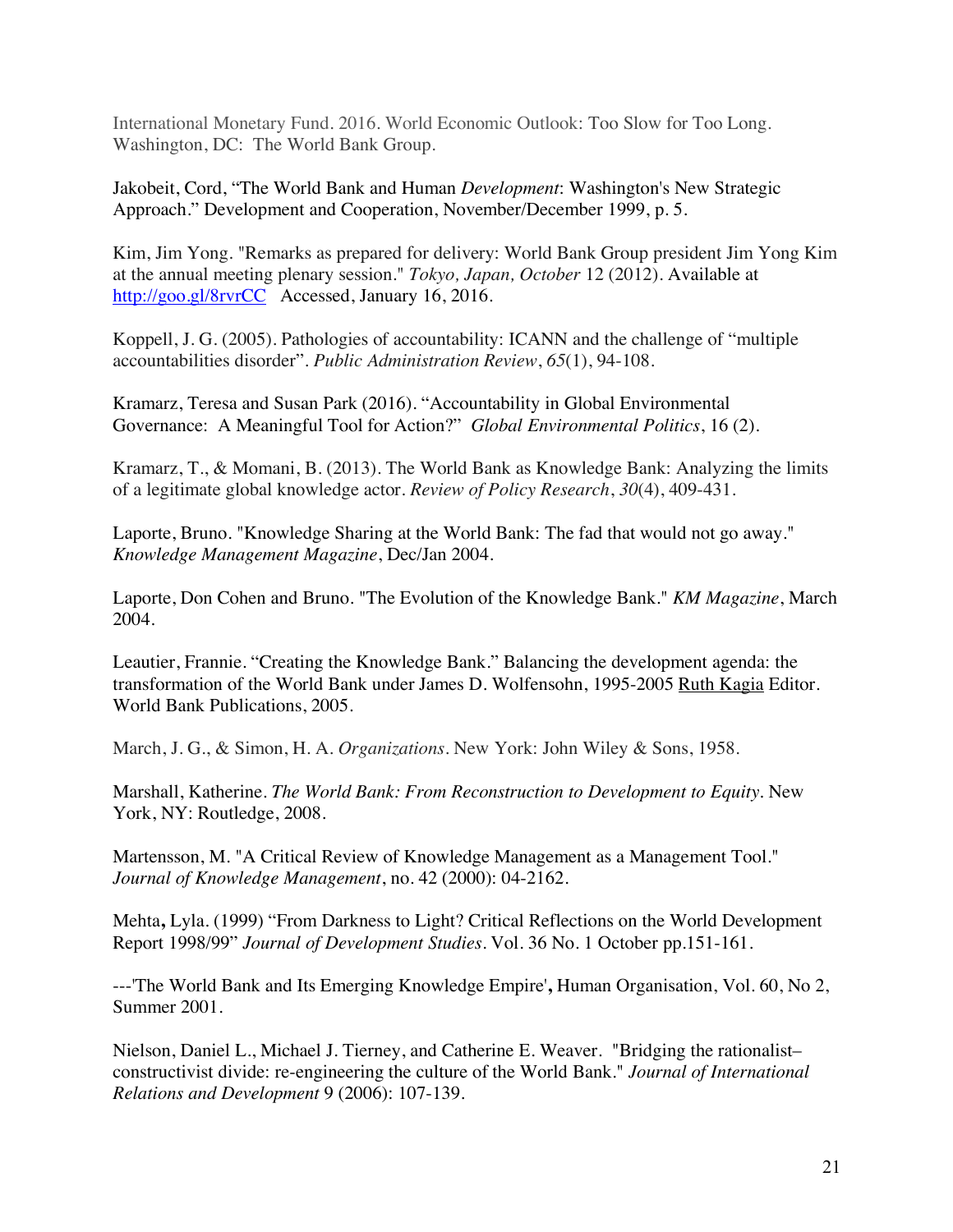Open Learning Campus. "Learning: A Key Accelerator to Achieve Development Goals." About OLC. Accessed June 16, 2016. https://olc.worldbank.org/content/about-olc.

Organization for Economic Cooperation and Development. "Aid Effectiveness." Paris Declaration and Accra Agenda for Action. Accessed November 15, 2015. http://www.oecd.org/document/18/0,2340,en\_2649\_3236398\_35401554\_1\_1\_1\_1,00.html.

Park, Susan. "Designing accountability, international economic organisations and the World Bank's Inspection Panel." *Australian Journal of International Affairs* 64.1 (2010): 13-36.

Powell, Mike. "Which knowledge? Whose reality? An overview of knowledge used in the development sector ." *Development in Practice* 16, no. 6 (November 2006): 518 - 532.

Prusak, Larry. "Action Review of Knowledge Management : Report and Recommendations." IBM Institute for Knowledge Management, 1999.

S. Newell, J. A. Swan and R. D. Galliers. "A knowledge-focused perspective on the diffusion and adoption of complex information technologies: the BPR example." *Information Systems Journal* 10, no. 3 (July 2000): 239-259.

St. Clair, A.L. (2006). 'The World Bank as a Transnational Expertised Institution,' *Global Governance* 12:77-95.

Standing, Guy (2000). "Brave New Words? A Critique of Stiglitz's World Bank Rethink," *Development and Change*. Vol.31: 737-763.

Stephens, Peter. "A pivotal moment in the World Bank's history" Blogs. World Bank. Org. 25 April 2010. http://blogs.worldbank.org/meetings/category/tags/robert-zoellick.

Stern, Nicholas and Francisco Ferreira, "The World Bank as 'Intellectual Actor'," 1997, in 'The World Bank: Its First Half Century' Washington, D.C., Brookings Institution.

Stone, D. (2003) 'The 'Knowledge Bank' and The Global Development Network', *Global Governance*, 9,1: 43-61.

Stiglitz, Joseph. "Towards a New Paradigm for Development: Strategies, Policies, and Processes" Paper presented at the 1998 Prebish Lecture, UNCTAD, Geneva, 19, October 1998. P.21 http://www.unctad.org/en/docs/prebisch9th.en.pdf

Wade, R. (2002). 'US Hegemony and the World Bank: the fight for people and ideas,' *Review of International Political Economy*, 9, 2: 215-242.

Walsham, Niall Hayes and Geoff. "Knowledge Sharing and ICTs: A Relational Perspective." In *The Blackwell Handbook of Organizational Learning and Knowledge Management*, by Mark Easterby-Smith and Marjorie A. Lyles. Oxford: Blackwell Publishing, 2003.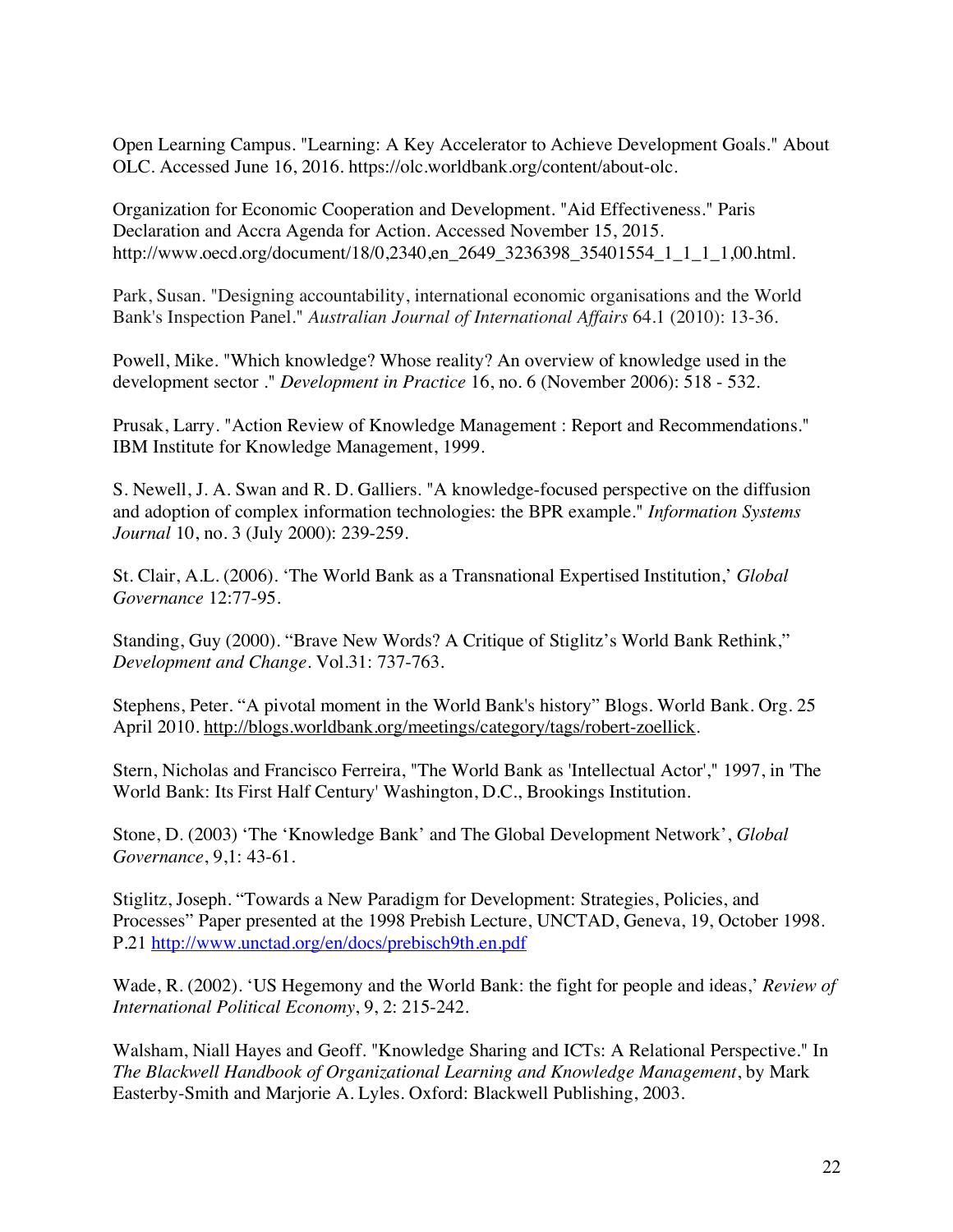Weaver, Catherine. *Hypocrisy trap: The World Bank and the poverty of reform*. Princeton University Press, 2008.

Weaver C., Leiteritz R. J. "Our Poverty is a World full of Dreams." *Global Governance*, no. 11 (2005): 369-388.

Williamson, J. (2009). Short History of the Washington Consensus, A. *Law & Bus. Rev. Am.*, *15*, 7.

Wilks, Alex. "A Tower of Babel on the Internet? The World Bank's Development Gateway." Bretton Woods Project. April 2001. Available at, http://www.brettonwoodsproject.org/topic/knowledgebank/k22gatewaybrief.pdf

Wilson, T. D. "The Nonsense of 'Knowledge Management'." *Information Research* 8, no. 1 (October 2002).

Wolfensohn, James D. *Voice for the World's Poor: Selected Speeches and Writings of World Bank President James D. Wolfensohn, 1995-2005*. Vol. 889. World Bank Publications, 2005.

World Bank. "Knowledge for Development" World Development Report 1998/1999. http://hdl.handle.net/10986/5981, Accessed January 16, 2016

-----. "The World Bank Annual Report 2009." Issuu. 2009. Accessed June 17, 2016. https://issuu.com/world.bank.publications/docs/9780821379462.

----- (2009). "Global Excellence – Transforming the Bank's Global Agenda: Vision Statement" Washington, DC: World Bank Group.

----- (2010). "Transforming the Bank's Knowledge Agenda: A Framework for Action" Washington, D.C.: The World Bank Group

World Bank Operations Evaluation Department. 'Precis'. Fall 2003, Number 234, p. 2.

Woods, N. (2006). *The Globalizers: the IMF, the World Bank and Their Borrowers*. Ithaca: Cornell University Press.

Zagha, R., & Nankani, G. T. (2005). *Economic Growth in the 1990s: Learning from a Decade of Reform*. World Bank Publications.

Zoellick, R (2007). "Globalization Must Benefit the World's Poor." Press Release No:2008/090/EXC World Bank News and Broadcast, http://web.worldbank.org/WBSITE/EXTERNAL/NEWS/0,,contentMDK:21504682~pagePK:64 257043~piPK:437376~theSitePK:4607